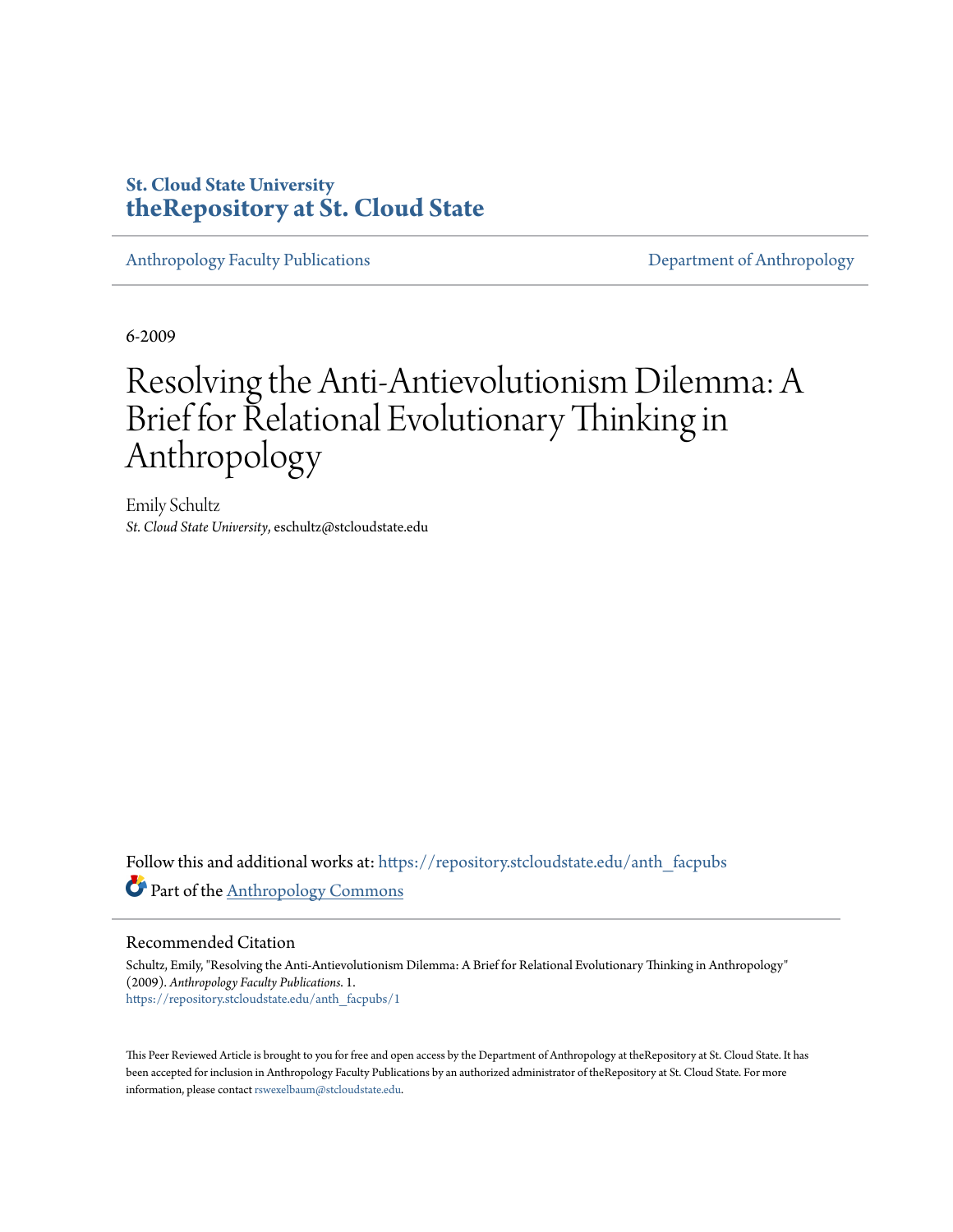# **Resolving the Anti-Antievolutionism Dilemma: A Brief for Relational Evolutionary Thinking in Anthropology**

# **Emily Schultz**

**Abstract:** Anthropologists often disagree about whether, or in what ways, anthropology is "evolutionary." Anthropologists defending accounts of primate or human biological development and evolution that conflict with mainstream "neo-Darwinian" thinking have sometimes been called "creationists" or have been accused of being "antiscience." As a result, many cultural anthropologists struggle with an "anti-antievolutionism" dilemma: they are more comfortable opposing the critics of evolutionary biology, broadly conceived, than they are defending mainstream evolutionary views with which they disagree. Evolutionary theory, however, comes in many forms. Relational evolutionary approaches such as Developmental Systems Theory, niche construction, and autopoiesis–natural drift augment mainstream evolutionary thinking in ways that should prove attractive to many anthropologists who wish to affirm evolution but are dissatisfied with current "neo-Darwinian" hegemony. Relational evolutionary thinking moves evolutionary discussion away from reductionism and sterile nature–nurture debates and promises to enable fresh approaches to a range of problems across the subfields of anthropology.

**Keywords:** evolutionary anthropology, Developmental Systems Theory, niche construction, autopoeisis, natural drift

Anthropologists often disagree about whether, or in what ways, anthropology is "evolutionary." However, some anthropologists who support evolution but criticize mainstream "neo-Darwinian" thinking have been called "creationists" or have been accused of being "antiscience." As a consequence, I argue, many anthropologists struggle with an "anti-antievolutionism" dilemma: they are more comfortable opposing the critics of evolutionary biology, broadly conceived, than they are defending mainstream evolutionary views with which they disagree. Evolutionary thinking in biological science, however, comes in many varieties, including relational or "process" perspectives that neither repudiate science nor embrace creationism. These perspectives decenter mainstream "neo-Darwinian" claims, affirming and connecting, rather than explaining away, the achievements of anthropologists across the subfields. Such perspectives may even offer a way of resolving the "anti-antievolution" dilemma.

In the first part of this article, I review the struggle over what counts as scientific evolutionary thinking in anthropology, analyzing rhetorical tactics some anthropologists adopt in an apparent effort to avoid being targeted by defenders of mainstream evolutionary views. In the second part, I characterize the anti-antievolution dilemma, arguing that it will remain irresolvable as long as all parties to the struggle assume that "neo-Darwinism" is the only scientific account of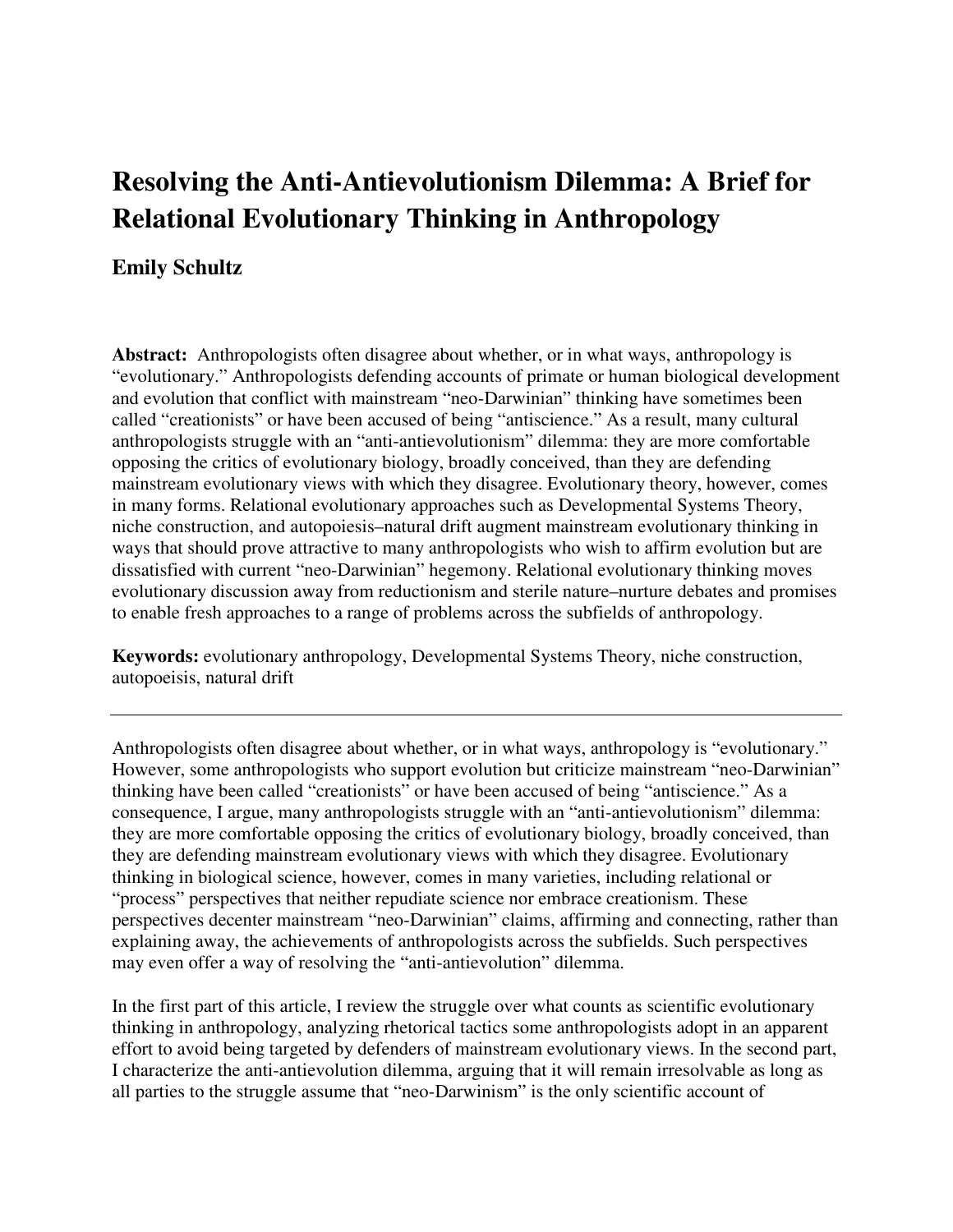evolution. In part three, I challenge this assumption, describing alternative "dissident" positions in evolutionary theory, particularly those of developmental biologist Conrad H. Waddington, whose ideas foreshadowed relational evolutionary perspectives that have become prominent in recent years. In part four, I discuss three such perspectives—Developmental Systems Theory (DST), niche construction, and complex self-organization—and compare them with mainstream "neo-Darwinian" accounts. Finally, I conclude by reviewing the benefits that relational evolutionary perspectives can bring to anthropology.

# **Is Anthropology an Evolutionary Discipline?**

The role that evolutionary thinking ought to play in anthropology has been debated for years. In 1994, biological anthropologist Matt Cartmill addressed a gathering of biological anthropologists, reporting that the relationship between biological anthropology and mainstream anthropology had "become a strange anomaly" (1994:1) and declaring that "for the first time in the history of our science, we are facing … a principled rejection by mainstream anthropologists of the evolutionary tradition that underlies everything we do—and that originally held anthropology together" (1994:3). In 2005, Daniel Segal and Sylvia Yanagisako also described "the growing epistemological divergence between different forms of anthropology, notably between biological and cultural approaches" (2005:7). For them, however, this divergence was no strange anomaly; on the contrary, they complained that, in their experience, "so-called biocultural syntheses" are in fact "acts of *reduction* … of the cultural-social to the biological" (Segal and Yanagisako 2005:11). As a result,

calls for four-field holism and biocultural integration are often, in our experience, thinly disguised attacks on those strands of cultural-social anthropology—specifically interpretive and constructivist approaches—most visibly in tension with positivism … lumping any and all nonpositivist approaches to cultures and societies into the demonized category of "postmodernism." (Segal and Yanagisako 2005:12)

Linking biocultural integration with four-field holism, and both of these with positivism, also enabled Segal and Yanagisako to take aim at 19th-century unilineal social evolutionism. They insisted that four-field anthropology was "a carrier of the social-evolutionary figure of the division of humanity into a civilizational Self and relatively backward (less and pre-civilized) Others" and therefore "saturated with sentiments of settler-colonial nationalism" (Segal and Yanagisako 2005:8, 16). Breaking up four-field anthropology, therefore, could free culturalsocial anthropologists from both the threat of biological reductionism and the taint of social evolutionism.

At the same time, Segal and Yanagisako's texts struggle to disentangle the evolutionary biology they want from the biological reductionism and social evolutionism they reject. Taken together, for example, the citations above suggest that "biological approaches" in anthropology are responsible for the "biocultural integration" that "often" reduces culture to biology and for "positivist" attacks on "nonpositivist approaches to cultural and society." Because anthropologists who take "biological approaches" in anthropology have long been committed to forms of Darwinian evolutionary theory, the conclusion might seem to follow that Darwinian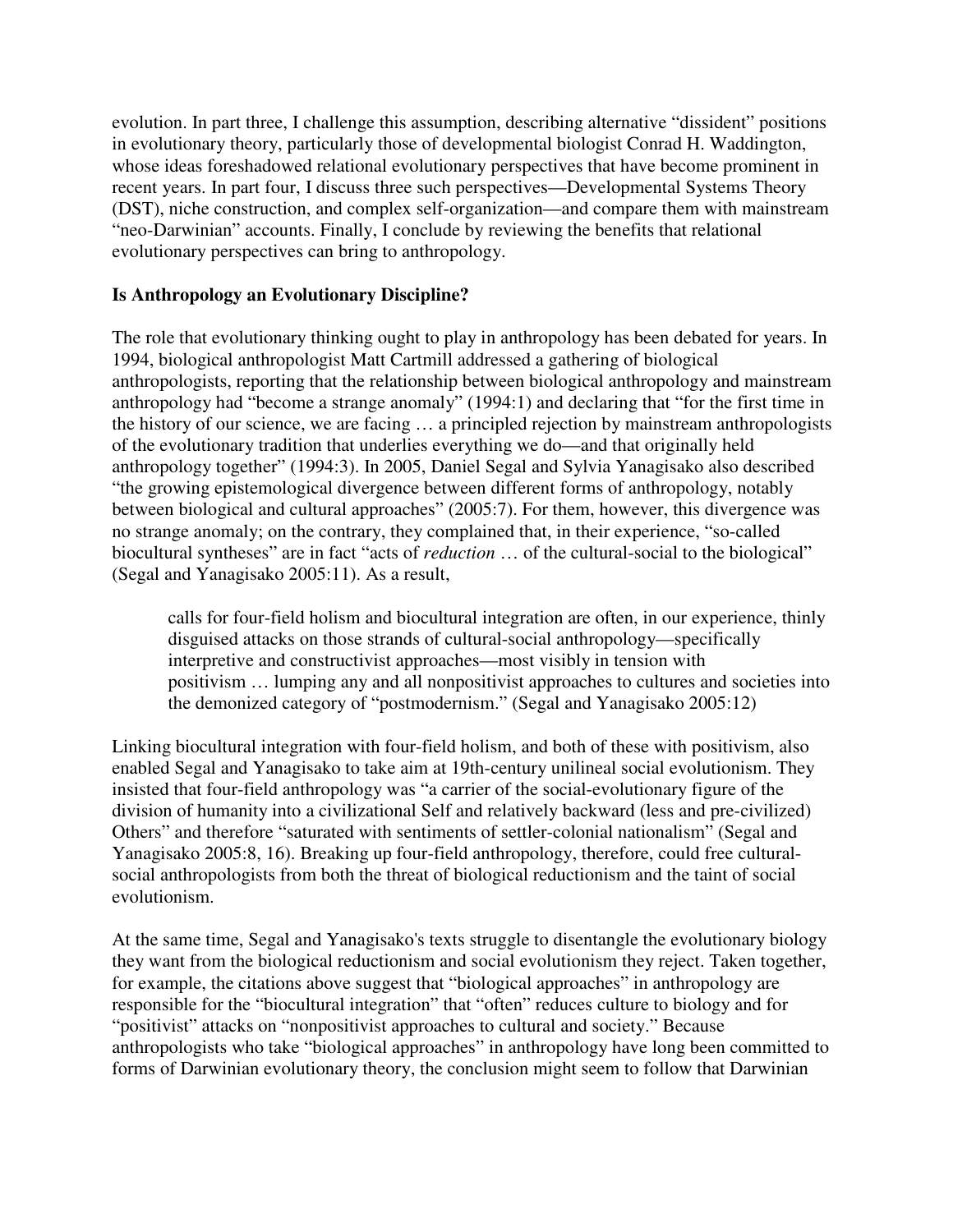evolutionary theory stands condemned as a form of positivist science. But such is not the case. Consider the following passage from Yanagisako's chapter in *Unwrapping the Sacred Bundle*:

Sociocultural anthropologists, in particular, have grown increasingly critical of the racial and cultural hierarchies and political inequalities that are naturalized by evolutionist approaches to human diversity. This is not to say that sociocultural anthropologists reject Darwinian theories of human evolution, but rather that we reject explanations of human cultural and social variation that rest on untenable assumptions of "classical evolutionism."(Yanagisako 2005:80)

Yanagisako's broad indictment of "evolutionist approaches to human diversity" immediately exempts "Darwinian theories of human evolution," and she further qualifies her claim a few sentences later, noting that "there are, of course, notable exceptions to the way scholars in the four fields align themselves in this disagreement, and I do not mean to oversimplify the schism" (2005:80). Nevertheless, she names no biological anthropologists whose views align with her own, and no essay in *Unwrapping the Sacred Bundle* was contributed by a biological anthropologist.

Equally curious is Segal and Yanagisakos' assertion that anthropology's Boasian legacy matters only because it "served primarily to implode, rather than to extend or develop, an active line in physical anthropology—specifically, research into racial character and differences" (2005:13). They say nothing about the way research by Franz Boas and his students prepared the ground for the "new" antiracist physical anthropology—or biological anthropology—that took shape in North America after World War II. The recent work of Clarence Gravlee and his colleagues (2003a, 2003b), for example, illustrates the kind of contemporary biological anthropology that challenges biological reductionism. Critiquing recent reanalyses of Boas's classic work (i.e., Sparks and Jantz 2002), they defend Boas's original conclusions by relying not only on contemporary population biology but also on contemporary work by evolutionary biologists and biological anthropologists such as Richard Lewontin (1974), Barry Bogin (1999), Jonathan Marks (2002), and John Relethford (2002, 2003). Contemporary antiracist biological anthropologists have also taken on challenges that did not exist in Boas's day, actively wrestling, for example, with complex issues raised by the Human Genome Diversity Project (Reardon 2005) and, more generally, with the potentially oppressing and liberating possibilities offered by the entry of genomics into contemporary struggles over "race" and other forms of identity.

In fact, numerous biological anthropologists support Segal and Yanagisako's unwillingness to reduce culture to biology. Biological anthropologist George Armelagos, for example, in working with students and colleagues, has long criticized the biological race concept (e.g., Armelagos and Goodman 1998) and has brought a critical perspective to biological, medical, and bioarchaeological studies of human populations. A number of recent Wenner-Gren symposia have brought together biological anthropologists, cultural anthropologists, and others to address political economic perspectives on human biology (Goodman and Leatherman 1998); models of science, gender, and society in primatology (Strum and Fedigan 2000); anthropology in the age of genetics (Goodman et al. 2003); and the challenges of reductionisms in biological and cultural anthropology (McKinnon and Silverman 2005a). The Program for Dialogue on Science, Ethics, and Religion of the American Association for the Advancement of Science sponsored another collection, *The Origins and Nature of Sociality* (Sussman and Chapman 2004). In the volume,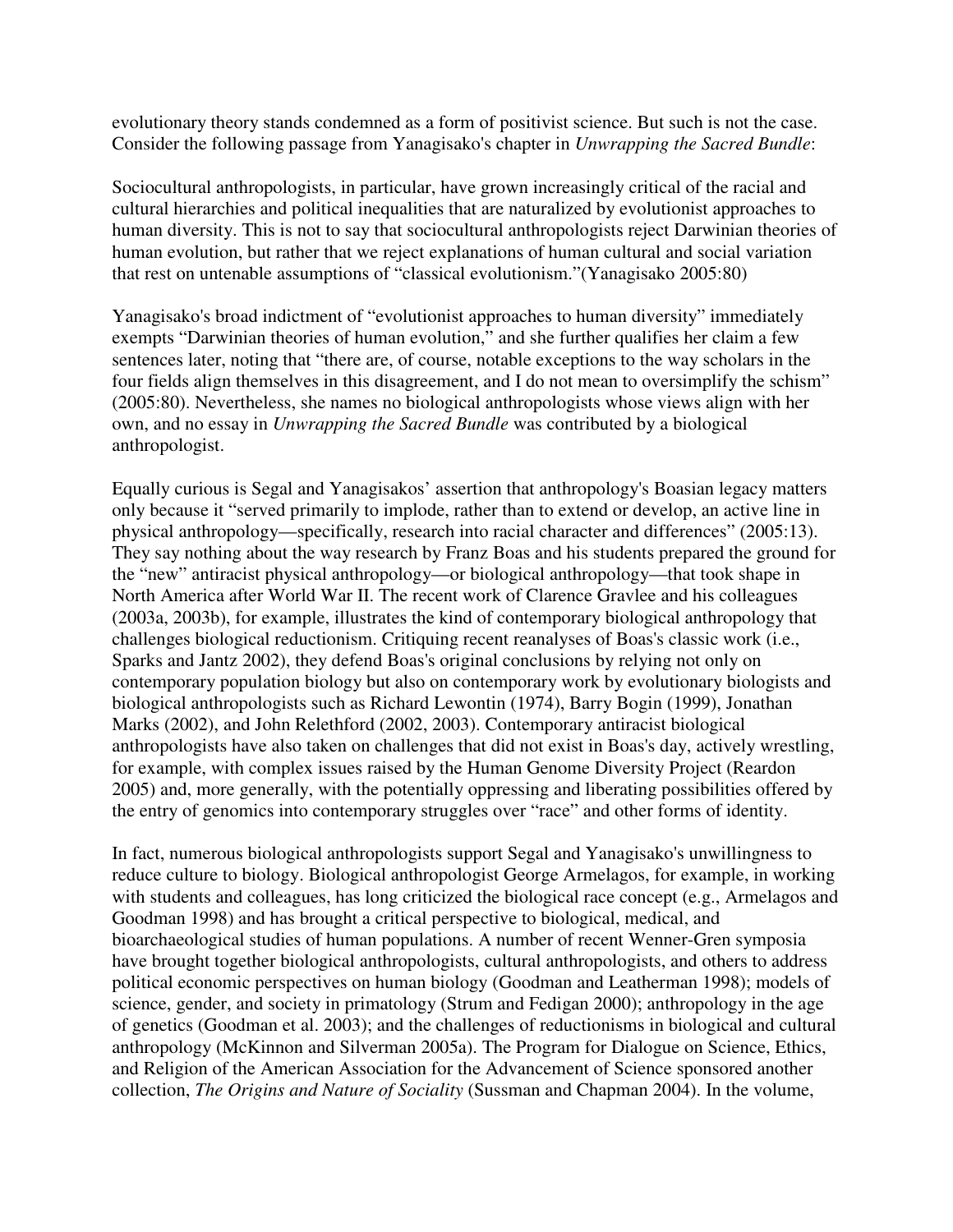contributors' backgrounds ranged across the natural sciences, social sciences, and humanities, and half were biological anthropologists, paleoanthropologists, and primatologists. The fields of medical anthropology and science studies have attracted biological anthropologists and cultural anthropologists who are neither "antiscience" nor "anticulture" and who work to situate the production of biological and anthropological knowledge in a culturally, socially, politically, and economically complex world (e.g., Franklin 2007; Haraway 1989, 1997, 2008; Lock 2001; Trevathan 2007).

Indeed, as I show below, British social anthropologist Tim Ingold has been involved for many years in an ongoing critique of received views about biological evolution, together with a search for theoretical alternatives outside the mainstream. He has learned, however, that collaborations among biological and cultural anthropologists that challenge mainstream interpretations in evolutionary biology are risky undertakings. Consider a collection of articles he coedited with biological anthropologist Kathleen Gibson (Gibson and Ingold 1993). Gibson, Ingold, and their contributors stepped back from standard accounts of human evolution to reconsider possible connections among a range of phenomena that do not figure prominently in such accounts, such as potential links among gesture, tool use, and language. Their book was denounced as "partisan," however, because it "marginaliz[ed] neo-Darwinian theory"; moreover, the "'holistic' way" it dissolved "primate-human distinctions" was labeled "creationism in a new guise" (Knight 1995:396). Or consider a 1990 conference entitled "Women Scientists Look at Evolution: Female Biology and Life History" that was subjected to denigrating misrepresentation in *Science* magazine (Dushek 1990). Although a letter to the editor attempted to correct these misrepresentations (Galloway 1990), negative repercussions shadowed this event and its participants for years. Nevertheless, the book that came out of this conference (Morbeck et al. 1997) received favorable reviews, in part because of its use of "nonmainstream" field data on life histories of actual primate females to critique formal life-history models in evolutionary biology (e.g., Altman 1998; Mealey 2000; Sinha 1998). In 2006, one of the contributors recalled the unpleasantness generated by the media distortions but remarked that in the intervening 16 years "supportive remarks supplanted disapproving quips" (Vitzthum 2006).

It was also in the year 2006 that two psychologists and one biologist—Alex Mesoudi, Andrew Whiten, and Kevin Laland—published a target article in the journal *Behavior and Brain Sciences* entitled "Toward a Unified Science of Cultural Evolution," in which they claimed that a

growing body of theory implies that culture exhibits key Darwinian evolutionary properties. If this is accepted, it follows that the same tools, methods, and approaches that are used to study biological evolution may be productively be applied to the study of human culture, and furthermore, that the structure of a science of cultural evolution should broadly resemble the structure of evolutionary biology. (Mesoudi et al. 2006:329)

In the commentary that followed the target article, evolutionary psychologist Jerome Barkow observed that "the authors' proposal neglects most of sociocultural anthropology and related fields. What they include is worthy, but they pay scant attention to the likelihood that very few of the field's practitioners are interested in modeling their endeavor on *any* science, whether biology or meteorology" (2006:348). Barkow recommended turning "the bulk of existing sociocultural anthropology … into ore to mine and then to refine," seeking out "those bits and pieces that have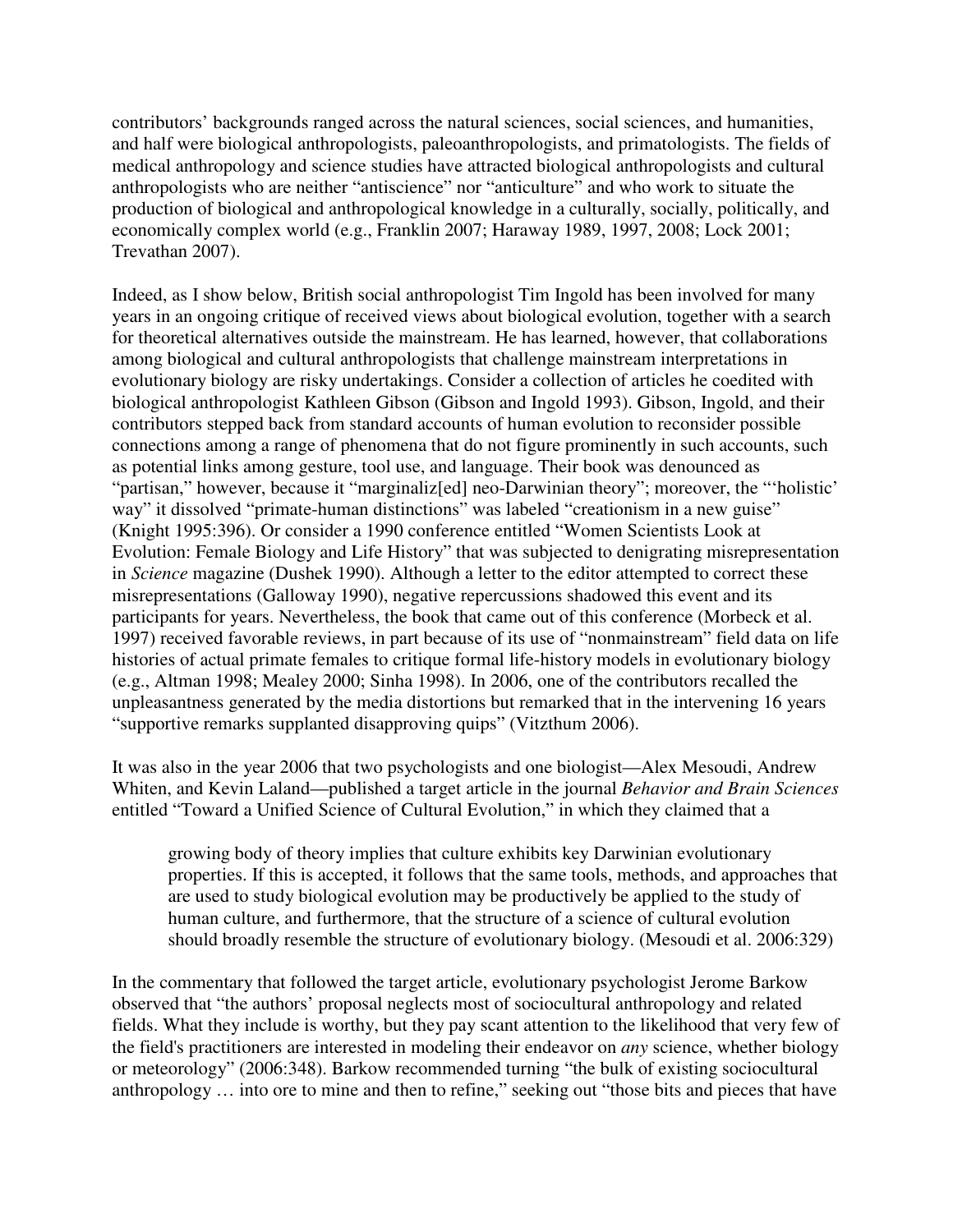analogues in biology" and testing them "for compatibility with psychology (and biology, etc.)" (2006:349). Archaeologist Michael O'Brien, another commentator, asserted that social scientists "have often been downright hostile toward even considering cultural evolution in Darwinian terms" and have been "encouraged in this retreat by several prominent biologists and paleobiologists" such as Stephen Jay Gould and Ernst Mayr (2006:359). In their response to the commentaries, Mesoudi and colleagues agreed with Barkow and O'Brien's assessments but concluded with the hope that "the body of work that we have reviewed in this target article sends the message that there is now a clear, vibrant, productive, and rapidly growing alternative to this hostile-to-evolution, hostile-to-science tradition in the social sciences" and invited "social scientists frustrated with the negativity of post-modernist, deconstructivist, and other antiscientific movements within their discipline to join us in building a scientific theory of culture" (Mesoudi et al. 2006:375).

Ingold (2007) has drawn attention to the version of "evolutionary biology" on which Mesoudi, his colleagues, and their supporters stake their scientific claims. "What passes as neo-Darwinism today," Ingold writes,

is a far cry from the kind of programme envisioned by the architects of the so-called "new synthesis" of mid-20th-century evolutionary biology—giants such as Julian Huxley, Ernst Mayr and Theodosius Dobzhansky, all of whom engaged respectfully with leading anthropologists of their day (Ingold 1986). My concern here is with the neo-Darwinian paradigm in its contemporary incarnation, which is why, in the title of this article, I have placed "evolutionary biology" in quotation marks. This is intended as shorthand for "evolutionary biology as it is understood in the article by Mesoudi, Whiten, and Laland." (Ingold 2007:13)

As the citations above make plain, Mesoudi et al.'s version of evolutionary biology is presented to the world on a take-it-or-leave-it basis. To challenge it is to risk being labeled "hostile to evolution" and "hostile to science." Even Ernst Mayr and Stephen Jay Gould are in jeopardy.

# **The Anti-Antievolutionism Dilemma**

On one hand, as Agustín Fuentes insists, "any anthropologists worth their salt should agree that evolutionary perspectives are important to understanding humanity and that culture does change over time (evolve)" (2006a:547). However, as Ingold observes, "nothing causes more trouble, in the attempt to integrate evolutionary biology with sociocultural anthropology, than 'evolutionary biology' itself" (2007:13). One way to make one's peace with this state of affairs is to adopt some form of what I call "anti-antievolutionism." Analogous to the "anti-antirelativism" identified by Clifford Geertz (1984), "anti-antievolutionism" describes the position of anthropologists who are more comfortable opposing the critics of evolutionary biology, broadly conceived, than they are defending "the neo-Darwinian paradigm in its contemporary incarnation" (Ingold 2007:13).

The texts by Segal and Yanagisako, analyzed above, appear to be wrestling with a version of this dilemma. On one hand, they have no objection to "Darwinian theories of human evolution" in general, even though they object to specific evolutionary claims made in Darwin's name (i.e., the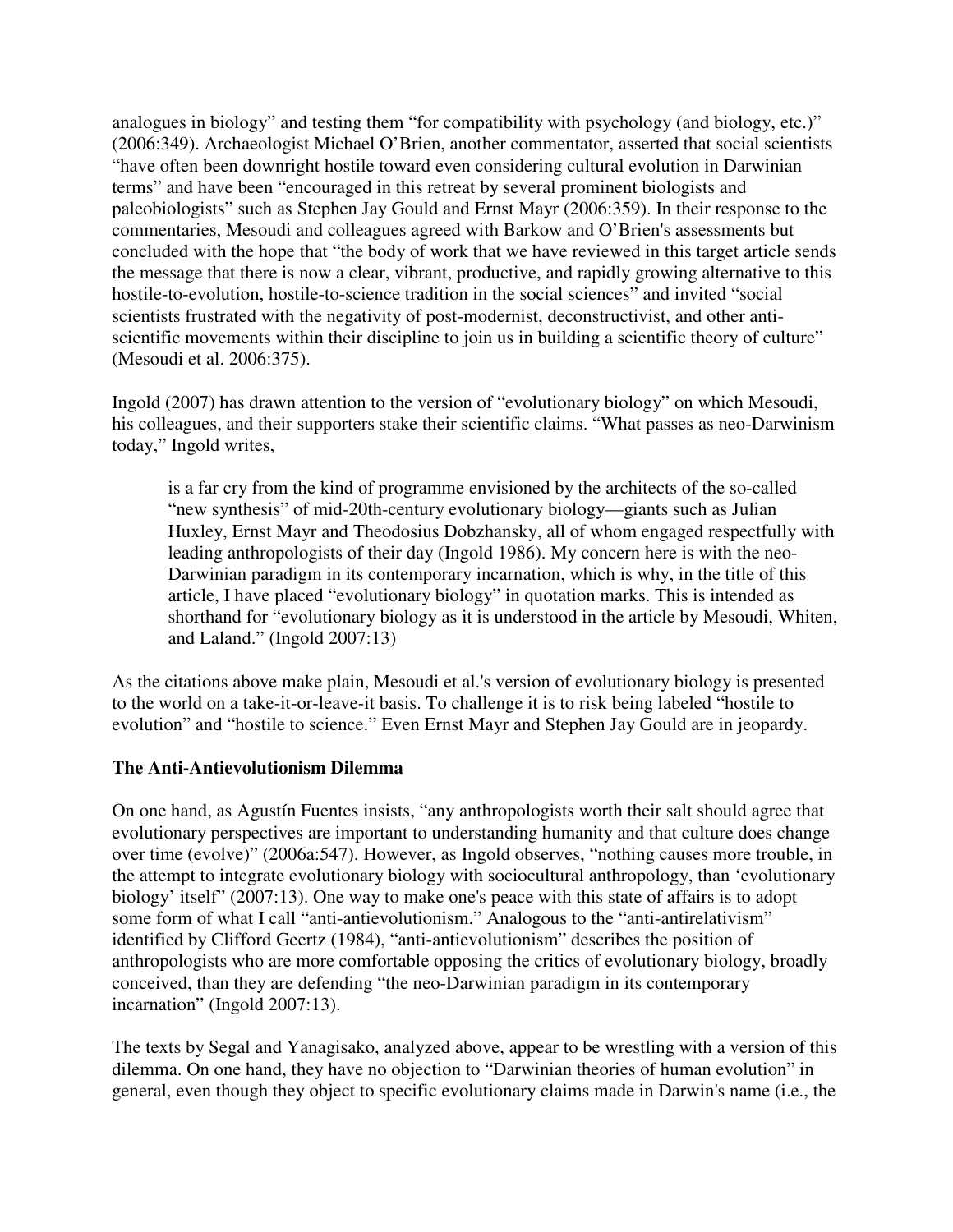"social Darwinism" of "classical evolutionism"). However, to show skepticism about any claims made in Darwin's name could expose them to the charge of being "creationists" or "antiscience," even though they apparently respect the science responsible for "Darwinian theories of evolution" and do not defend creationists. They appear to seek a middle way that allows them to attack reductionist "biological approaches" in anthropology without using the word *evolution* or to use the word *evolution* to encompass both biological and cultural evolutionary theories but to aim their critique only at the latter. And it is always possible to muddy the waters by censuring "holistic four-field anthropology," as if it were responsible, all by itself, for this bewildering predicament.

As the intricate maneuvers of Segal and Yanagisako illustrate, however, walking the narrow antiantievolutionism line is an imperfect solution. "So long as the answers do not involve a denial of evolution," observes Jonathan Marks, "it is all Darwinian. To that extent, then, I am for a Darwinian anthropology, although I confess I consider it a trivial proposition" (2004:182). Still, keeping one's head down may be sensible: in Ingold's opinion, anthropologists who do speak out against current evolutionary orthodoxy "cannot expect much support from anthropological colleagues, in whose eyes to meddle with 'evolutionary biology' is generally to be tarred with the same brush"  $(2007:15)$ .

Polemics over the status of evolutionary thinking in anthropology, however, divert attention from a key question that regularly remains unasked: Is there only one "evolutionary tradition" on which anthropologists might draw? Cartmill, Chris Knight, Mesoudi et al., and many of their commentators leave the impression that this is so and that they are its defenders. The tension in Segal and Yanagisako's texts, however, suggests that they, too, believe only one evolutionary tradition exists and that this worries them. Therefore, they construct a convoluted argument that allows their use of evidence from evolutionary biology that undermines biological essentialism while simultaneously keeping at arm's length both the theory and the practicing biologists responsible for that evidence.

#### **Evolutionary Thinking, Mainstream and Dissident**

Is it true that evolutionary biology comes in only one "neo-Darwinian" version? Popular evolutionary accounts that lionize genes, the "master molecules" determining human destiny, suggest that the obvious answer must be "yes." Accounts of cultural evolution like that of Mesoudi et al. 2006, modeled on this "molecular paradigm" (Neumann-Held and Rehmann-Sutter 2006), would therefore seem to have undisputable scientific status. And yet, the obvious answer turns out to be wrong; the great successes of the molecular paradigm have had surprising consequences. Evelyn Fox Keller writes that the very success of molecular genetics has undermined genetic determinism (2000:5). Historian of science Hans-Jörg Rheinberger agrees: even though the human genome has been decoded, there is "still a way to go from genomes to organisms," and "the path from there to populations and communities … will not be shorter and left for still another generation" (2000:232). Neo-Darwinians like Mesoudi and colleagues, who now wish to extend the molecular paradigm to the study of cultural evolution, therefore, appear to have missed a watershed event in the history of evolutionary theory and practice.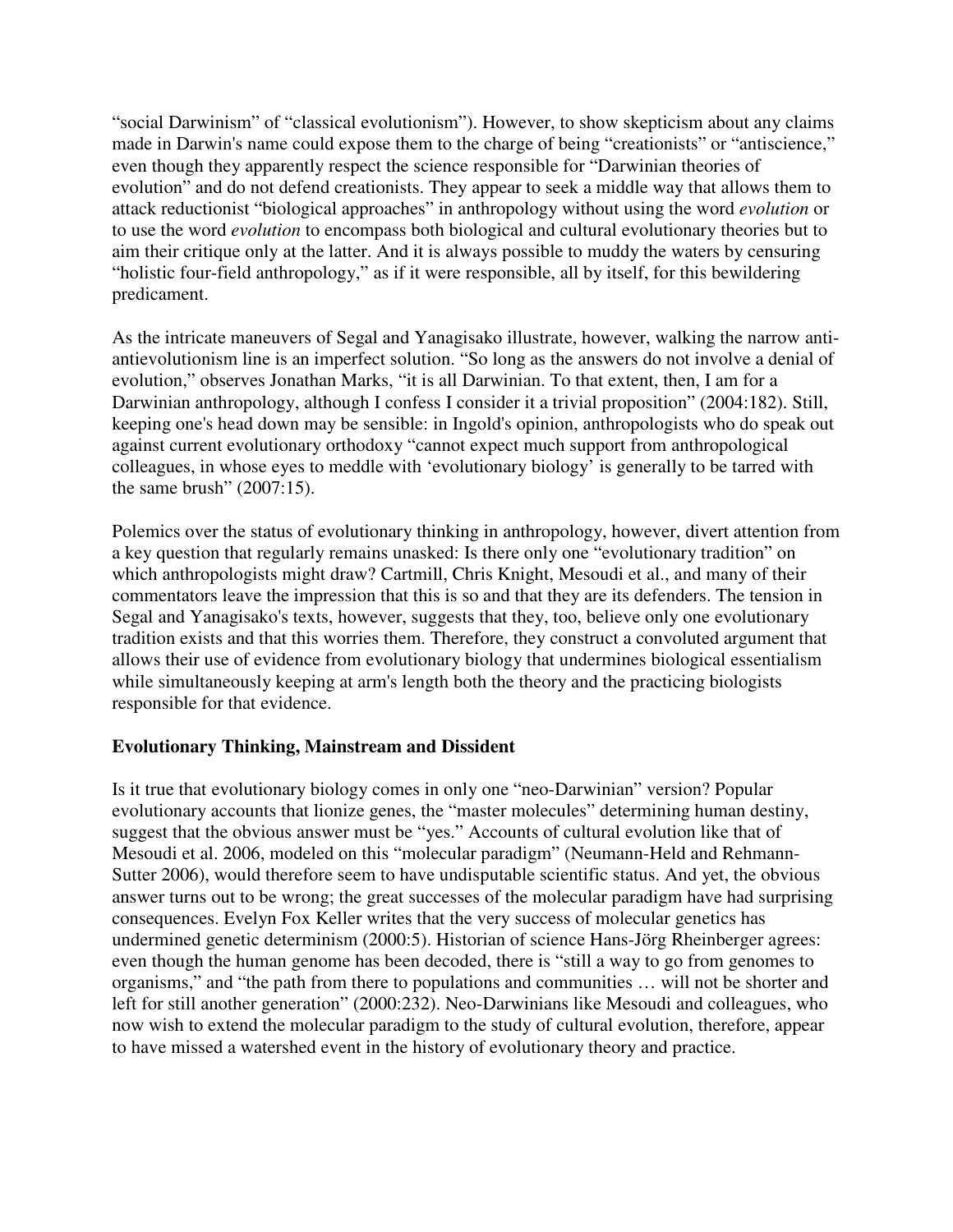Yet theory and practice in evolutionary biology have always involved more than the molecular paradigm. David Depew and Bruce Weber show that "phrases like *evolutionary synthesis* and *modern synthesis* are problematic and ambiguous" and have been used in multiple ways; moreover, in their view, the "synthesis" looks "more like a treaty than a theory" (1995:299–300). Population genetics, biogeography, systematics, and paleontology were the first to sign the treaty; botany joined in the late 1950s and early 1960s, and ecology in the 1960s. Sherwood Washburn helped bring physical anthropology (but not cultural anthropology) into the synthesis. Developmental biology was excluded, pending the advance of developmental genetics (Depew and Weber 1995:301). As Ingold remarked, some architects of the synthesis did speak respectfully with anthropologists and were unwilling to encompass cultural processes within their models of genetic evolution. But the successes of molecular biology in the 1950s and 1960s destabilized such positions, shifting attention from organisms to genes. One consequence was Richard Dawkins's"selfish gene" (1976) explanation of altruism; another was E. O. Wilson's "new synthesis," which proposed extending models of genetic evolution to cultural processes and which, as anthropologists know all too well, "has faced gales of resistance" (Depew and Weber 1995:301).

However, evolutionary-research traditions excluded from the synthesis nurtured "dissident" theoretical projects of their own (Depew and Weber 1995:278). Perhaps the most significant was Waddington's work in developmental biology. In his lifetime, as Keller writes,

Waddington was something of an outlier. With one foot in genetics and the other in embryology, he had never belonged to the mainstream of either discipline; nor was he a participant in the new field of molecular biology. Moreover, as a committed follower of Alfred North Whitehead, he was a perennial critic of what he referred to as "the genetical theory of genes," seeking throughout his life to supplement that theory with a more dynamic and process-oriented "epigenetic theory."(2000:78)

In 1959, Waddington published an article in which he argued that biological evolution "is carried out by a mechanism which involves four major factors" or subsystems, each of which exerts its influences at different points in an organism's life cycle. Early in development, animals (if not plants) "are usually surrounded by a much wider range of environmental conditions than they are willing to inhabit," which means they must "select the particular habitat in which their life will be passed," thus incorporating themselves into "the exploitive system" (Waddington 1959:1635– 1636). As they begin to function in their chosen niches, developing animals are then exposed to stresses that reveal certain potentialities; these responses are part of "the epigenetic system." According to Waddington, "those individuals in which responses are of most adaptive value" will be favored by *the natural selective system,* and mutation will modify the selected potentialities within the *genetic system* (1959:1635–1636). Where humans are concerned, Waddington identified a new mode of hereditary transmission, the cultural or "sociogenetic" system, that permitted humans to acquire capacities "[that], in the nonhuman world, could only have been obtained as the results of evolution" (1959:1636). To Waddington, the appearance of culture, however, did not mean that genes no longer mattered. He writes, "Human inventiveness and skill, just like any character of any organism, are produced by the interaction of genes with one another and with the environment during development" (Waddington 1959:1636). Still, as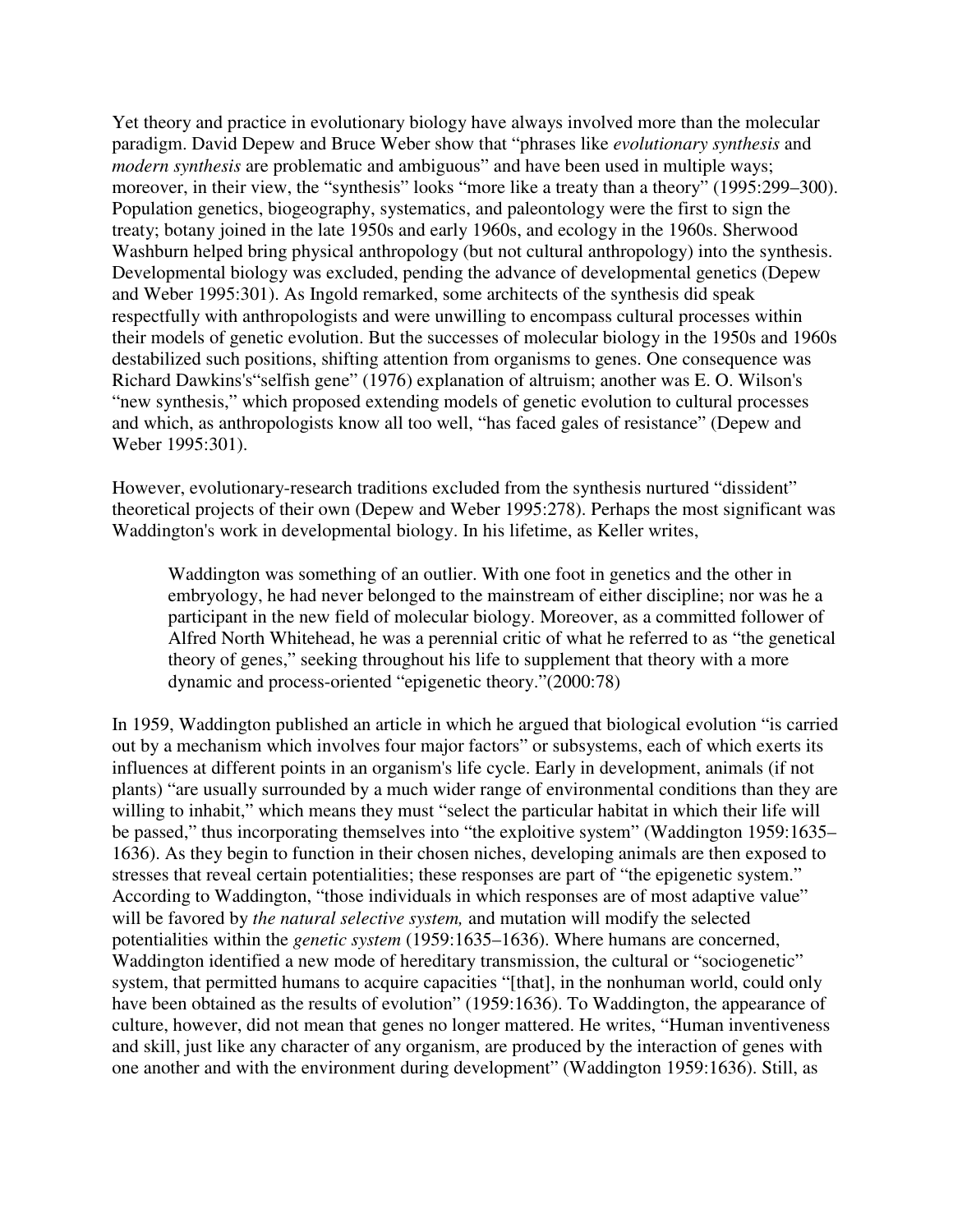Waddington points out, "human evolution has been in the first place a cultural evolution" (1959:1636).

Waddington's scheme is notable for at least three reasons. First, his suggestion that evolution encompassed several distinct systems foreshadows discussions of multiple inheritance systems that would appear by the early 1980s (see below). Second, his discussion of the "exploitive system" adumbrates the notion, proposed by Lewontin, that would come to be called "niche construction" (Lewontin 1982, 1983; Odling-Smee et al. 2003:29–30). Finally, his concern for the ways in which the events of development are consequential for evolutionary outcomes resonates with concerns raised by more recent theorists. Gould (1977) argued that some features of adult phenotypes were more likely a consequence of constraints encountered during development than of natural selection on genes. Such "spandrels" (Gould and Lewontin 1979) might, under changed selective regimes, become subject to natural selection in their own right, a phenomenon called "exaptation" (Vrba and Gould 1982). Susan Oyama (2000) challenged the notion that genes embodied all the "information" needed to build organisms by demonstrating in detail how such "information" is produced in the course of development. And William Wimsatt argued that genetic programming was not needed to explain why phenotypic features present early in development were stable: because organismic development is a sequential process, later stages come to depend on earlier stages (however generated), a phenomenon called "generative entrenchment" (Wimsatt 1986; Wimsatt and Schank 1988).

# **Alternative Evolutionary Frameworks: A Contemporary Classification**

Anthropologists need to know that several alternative approaches currently circulate among scholars, scientists, and theorists interested in biological, cognitive, and cultural evolution. They go under a variety of sometimes confusing names, reflecting their origin in a range of debates in different disciplines. Philosopher of biology James Griesemer (2006) has sorted the most prominent of these approaches into three categories: structural perspectives, functional perspectives, and process perspectives.

# **Structural Perspectives**

According to Griesemer, structural perspectives "model phenomena by representing structures. The most common structural perspective on units of evolution is that of a hierarchy of compositional levels of spatial organization: molecules, organelles, cells, tissues, organs, organisms, populations, species" (2006:201). Molecular genes play a central role in structural models of hereditary transmission offered by population biologists (Griesemer 2006:201–202). Different structural models do not concur about which (or how many) levels of the compositional hierarchy contain units subject to natural selection. All structural perspectives, however, face limitations because they assume, rather than investigate or demonstrate, the existence of hierarchical levels of composition and because they are unable to model biological development (Griesemer 2006:204).

# **Functional Perspectives**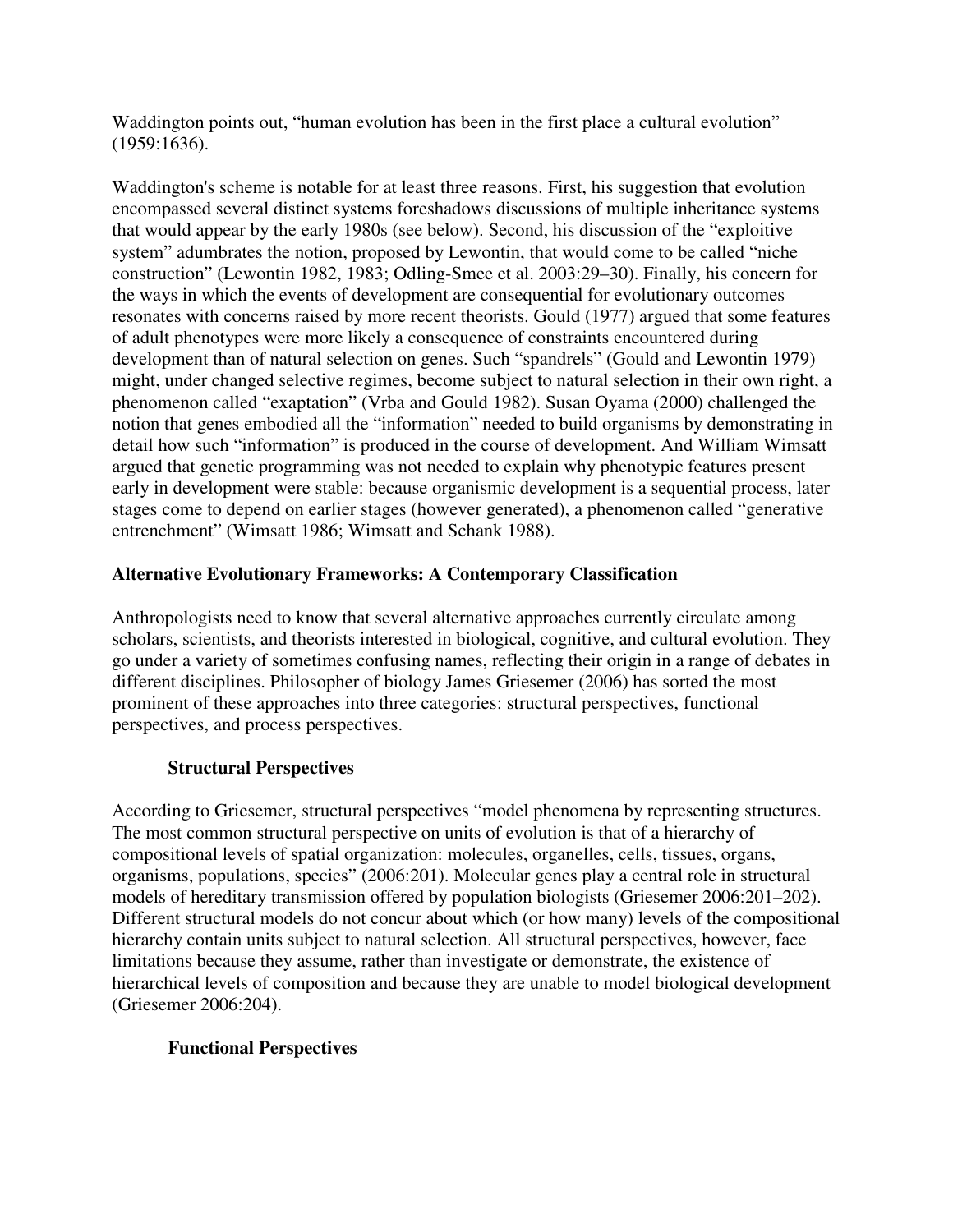Functional perspectives in evolutionary biology attempt to connect compositional entities identified in the structural hierarchy with the genotypic and phenotypic functions recognized by the modern synthesis. Richard Dawkins (1983) distinguished "replicators" that serve the genotypic inheritance function by making copies of themselves from "vehicles" or "interactors" (Hull 1988) that serve the phenotypic interaction function by undergoing natural selection. But even though replicators and interactors perform key functions in evolutionary process, functionalist perspectives, like structural perspectives, take the evolutionary process itself for granted (Griesemer 2006:205). Functionalists also locate causes for both development and inheritance in replicators (i.e., genes in biological evolution). Phenotypic variation among interactors is assumed to map directly onto properties of the replicators they carry, so that selection on interactors directly determines the replicator inheritance passed onto the next generation. But functionalist models cannot demonstrate the covariance between gene–replicator and phenotype–interactor: "Only the coupling of statistical fates in the common cause suggests a single coherent process moving through time" (Griesemer 2006:206).

In the past 30 years, formal attempts to theorize cultural evolution as a Darwinian process have been influenced by functional models of biological evolution. Charles Lumsden and E. O. Wilson (1981) adopted a functional perspective in which adaptive social behaviors, previously considered socially or culturally learned, were reinterpreted as phenotypic outcomes of selection on genes. When Robert Boyd and Peter Richerson (1985) challenged Lumsden and Wilson, they not only critiqued their formal models but also offered formal models of their own, showing how natural selection on cultural variants could, in certain environments, promote the evolution of culture. Their demonstration also had structural implications, positing the existence of cultural units subject to natural selection that give rise to a second inheritance system alongside genetic inheritance. Other formal "neo-Darwinian" models of cultural evolution share this approach (e.g., Cavalli-Sforza and Feldman 1981; Durham 1991; Mesoudi et al. 2006). However, John Odling-Smee and colleagues (2003) posit three inheritance systems involving genes, memes, and artifacts, and Eva Jablonka and Marion Lamb speak of "evolution in four dimensions," distinguishing genetic, epigenetic, behavioral, and symbolic inheritance systems, all of which generate variation on which natural selection may act (Jablonka and Lamb 2006).

Functionalist perspectives on cultural evolution, however, ignore developmental processes (such as "enculturation" and "socialization") within which cultural "information" may become relevant to human agents; they also disregard the larger evolutionary process within which selection on cultural variants is supposed to take place. Functionalist models of cultural evolution also face the chronic challenge of identifying units of culture suitable for formal neo-Darwinian modeling. Fuentes observed, for example, that Mesoudi and colleagues "use the term 'culture trait' at least 27 times without offering an explicit definition," lumping together "diverse elements that may not share common structural components or patterns of heritability" (2006b:354; see also Ingold 2007:16). Thus, just like functional models of biological evolution, functional models of cultural evolution face a structural hierarchy problem. Cultural agents who select the QWERTY keyboard over alternatives are presumed to be operating in a setting not unlike a capitalist marketplace of ideas and commodities. But the structure of this marketplace—and the social, economic, political, and ecological scaffolding that sustains and supplies it—figure nowhere in the model. What kind of complex, heterogeneous, constructed world produces keyboards in the first place, and where did it come from?"Classical evolution" solved this problem by assuming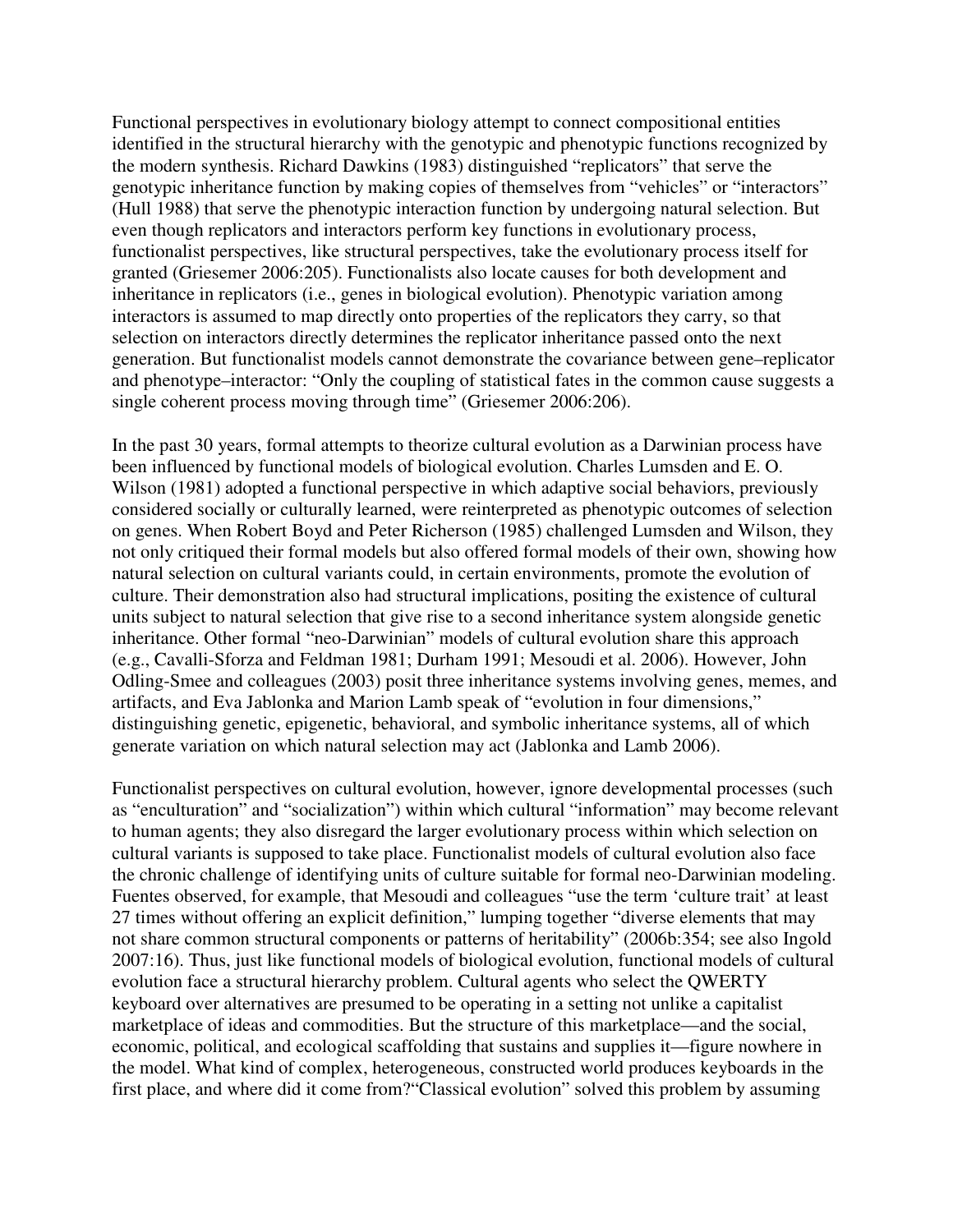that cultural worlds with hierarchical structures appeared as automatic consequences of the laws of nature or history and did not need to be explained. But this solution is closed to a Darwinian perspective that rejects deterministic stagism, whether Spencerian or Marxian.

Do memes or cultural variants corresponding to genotypes exist "mostly inside people's heads" (Richerson and Boyd 2005), and do observable behaviors constitute the "phenotypes" of those cultural variants? A number of the commentators on Mesoudi et al. 2006, including many sympathetic to their project, do not accept their understanding of units of culture. Robert Aunger questions whether the replicator versus interactor distinction is even applicable to cultural evolution (Aunger 2006). As Eva Jablonka and Marion Lamb have observed, "when we imitate, what is copied is the 'phenotype' of the meme. ... So even mechanical imitation is not equivalent to the replication of genes. And if imitation is not mechanical, if what is to be imitated is evaluated by the imitator, then imitation is a context- and content-sensitive process, not mere copying" (2006:211). What "copying" means in this context becomes problematic (Griesemer 2006:218), constituting a further limitation on functionalist accounts of cultural evolution.

#### **Process Perspectives**

Process perspectives identify "units of evolution with processes rather than with objects or functions" (Griesemer 2006:208). Taking for granted neither the structural hierarchy of compositional units nor the functional distinction between genotype and phenotype, they focus on the origin of these phenomena. That is, they address "the problem of evolutionary transition the evolution of new (structural and functional) levels of biological organization" (Griesemer 2006:207–208)—a matter that structural and functional perspectives ignore and that Darwin did not address. Griesemer categorizes as process perspectives both DST and niche construction the "recent enhancements of Darwinian perspectives" to which Fuentes refers (2006b:354). Ingold has incorporated insights from DST in his own work for some years now and was the only anthropologist to contribute an article (Ingold 2001) to *Cycles of Contingency* (Oyama et al. 2001a), the edited volume that serves as both an introduction to, and manifesto for, DST.

Developmental Systems Theory emerged from the efforts of psychologists, evolutionary theorists, and philosophers of biology who were interested in the evolution of cognition and highly critical of the way gene selectionism perpetuates the split between "nature" and "nurture." Insisting that the actions of genes cannot be understood in isolation from the machinery of the cells in which they are found, Susan Oyama, a key DST theorist, stresses "the necessity of viewing transactions between an entity and its surround as aspects of a single system" and a focus on the "mobile interchange" of organisms that alter their environments as much as environments alter organisms (2000:7). But Oyama and other DST theorists do not conceive of genes, organisms, or environments as self-sufficient, self-enclosed entities that "interact" with one another. Rather, all three are understood to be porous entities that enter into complex relations with one another within the developmental system that constitutes the life cycle of every organism; this is why DST is also sometimes called a "relational" perspective. Thus, development is understood "not as the reading off of a preexisting code, but as a complex of interacting influences, some inside the organism's skin, some external to it, and including its ecological niche in all its spatial and temporal aspects" (Oyama 2000:39). This is why DST theorists reject accounts of evolution that propose multiple separate inheritance systems. Instead,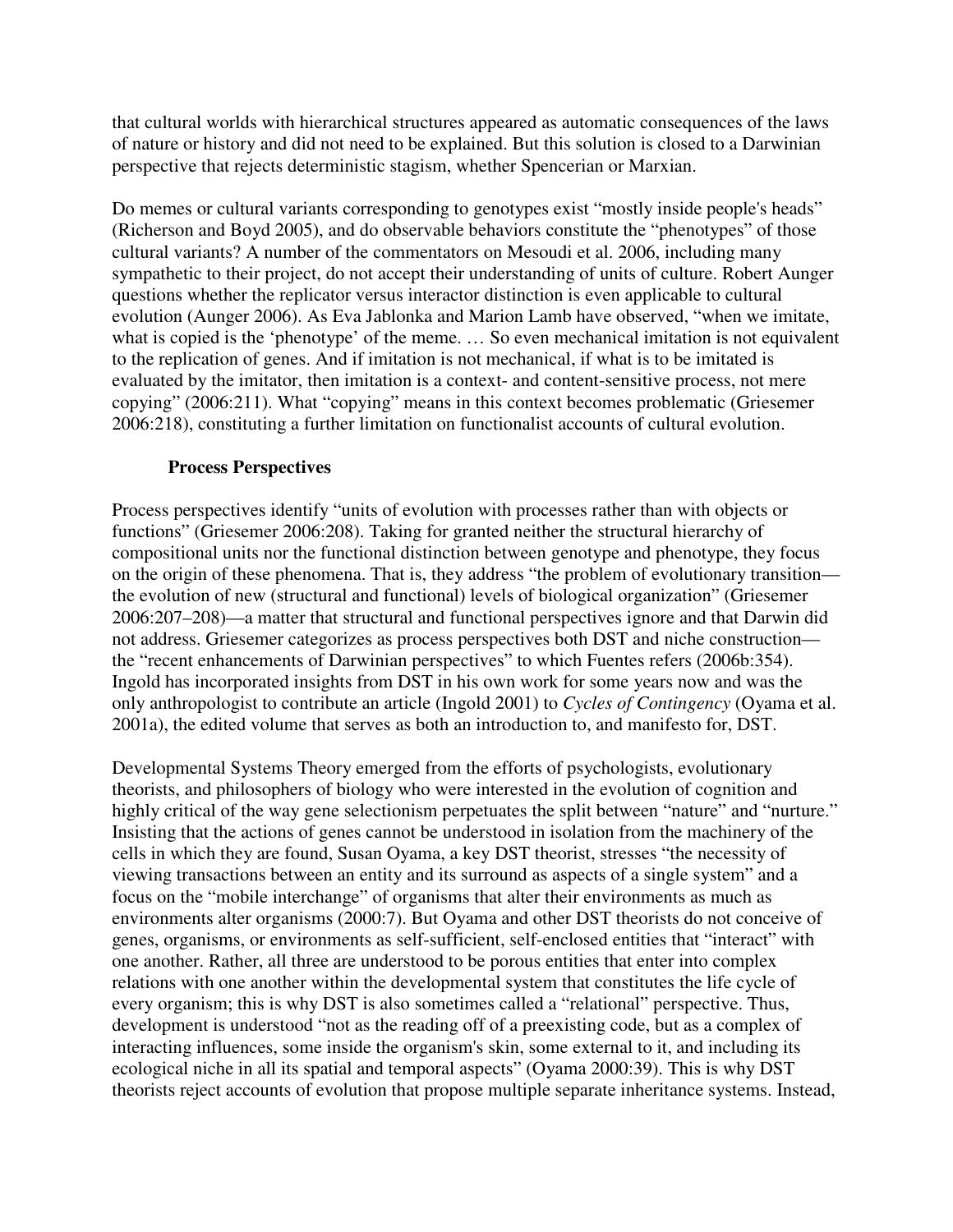they argue that "causal interactions among such processes are organized into a developmental system which behaves as a unit life cycle in replication" (Griesemer 2006:209).

DST incorporates niche construction (Oyama et al. 2001a) because niche construction draws attention to the ways in which organisms make themselves, in part, by making their own environments. Development within a constructed niche does not mean that organisms are somehow removed from the pressures of natural selection. Rather, the constructed niche alters the kinds of selection pressures they experience: they are buffered from some pressures but exposed to new pressures generated by the constructed niche itself. The agency of organisms is highlighted by niche construction, which includes the option to leave one's current niche and seek out another one: Odling-Smee and colleagues, for example, call this "inceptive relocational niche construction" (2003:64–65). Fuentes argues that Odling-Smee and colleagues' understanding of niche construction "can be read explicitly as a solid argument for a constructivist evolutionary approach, one that is potentially largely anthropological in practice," and urges that niche construction be recognized as "*a core factor in human behavioral evolution*" (2007:13, 16). Archaeologist Bruce D. Smith affirms that niche construction "provides an important evolutionary and behavioral context for understanding … the initial domestication of plants and animals," because such a context removes "the proximate mystery. … Domestication was not the product of unusual 'outside the envelope' behavior patterns, but emerged out of coherent preexisting resource management systems" (2007:195–196).

Griesemer's second example of an evolutionary process perspective is "process structuralism," which "emphasizes laws and generic (i.e., nonselective) outcomes of developmental processes as the basis for a rational and mature science of biology" (2006:209). Process structural approaches underscore the role of non-Darwinian processes of complex self-organization and emergence in the evolution and development of living organisms. Prominent process structuralists include Waddington's student Brian Goodwin, who rejects the notion that a genetic program guides organismic development. Instead, Goodwin argues that embryogenesis involves spontaneous shape formation, describable in terms of "rational," physical laws at work within a "morphological field" that encompasses all the dynamic relations of the developing organism in its environment; genes simply set the parameter values within which morphogenesis may occur (1993:130, 136). Tim Ingold has used Goodwin's understanding of the genesis of organic form not only to account for the self-organization of living organisms but also, by analogy, to describe the genesis of social form out of the emerging relationships among persons in a social field (1990) and the growth of the form of artifacts as emergent the process of their manufacture (1990:221, 2000:345). Stuart Kauffman, another process structuralist, stresses the role of spontaneous self-organizational processes both during the transition from nonlife to life and in organismic development. Using computer simulations to demonstrate how "disordered dynamical systems" can yield "powerfully ordered dynamics," Kauffman (1993:284) argues that "many features of organisms might reflect such self-organization rather than the handiwork of selection" but acknowledges that "natural selection is always at work in actual biology." He concludes that what is needed is "a theory exploring how selection acts on, and modifies, systems with self-ordered properties, and to understand the limits upon selection" (Kauffman 1993:284).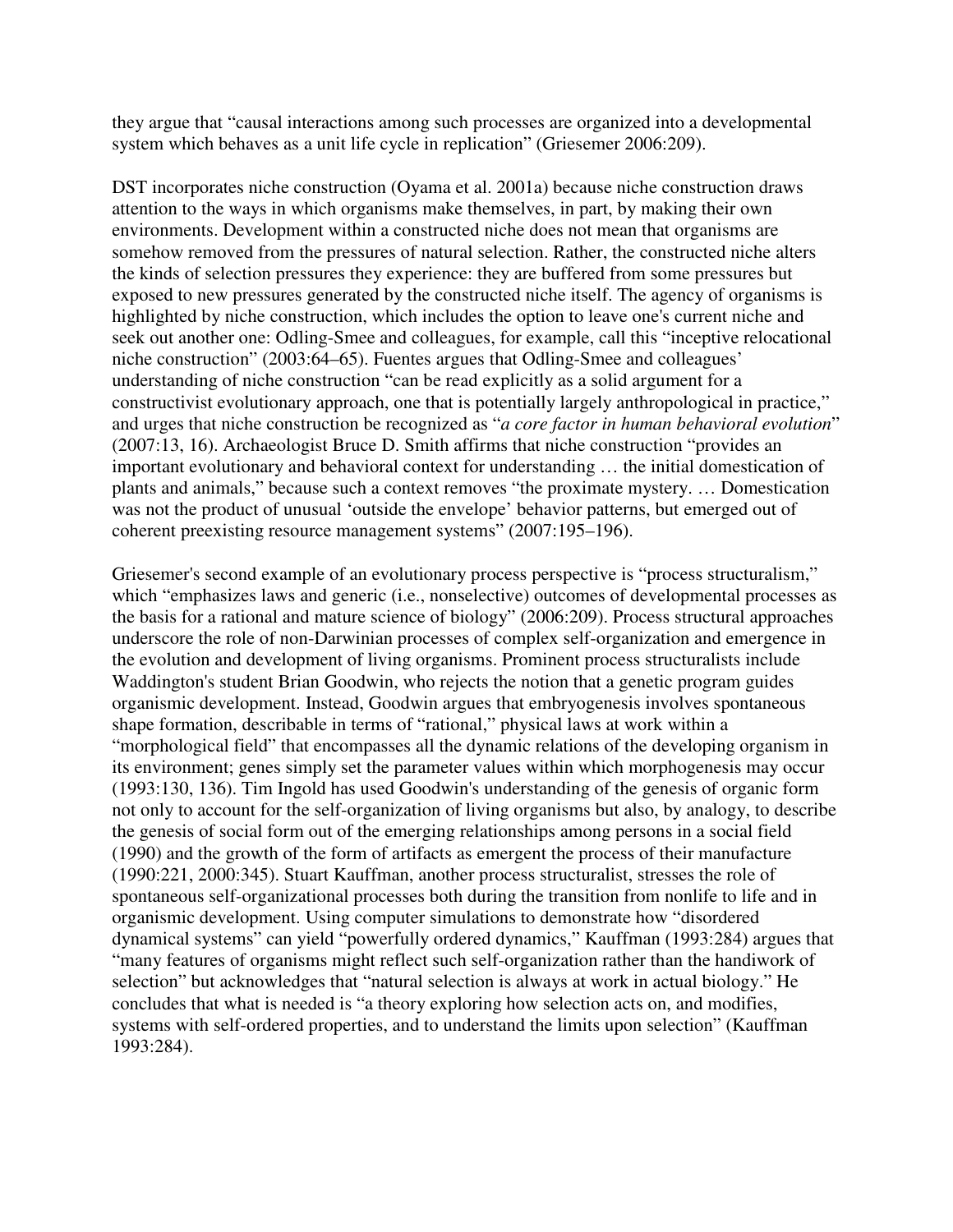Francisco Varela and colleagues (1991) modeled the evolution of cognition in terms of complex self-organization. Drawing on discussions of autopoiesis (or self-organization) in living systems by Varela and Humberto Maturana (Maturana and Varela 1980, 1987), they argued that selforganizing living systems are operationally (i.e., functionally) closed while remaining thermodynamically open to inputs of energy or materials. Varela and colleagues view developing organisms as agents generated from the densely interconnected, distributed agency of the elements out of which they are made. Nevertheless, living self-organizing systems cannot exist in a vacuum. Real minds, for example, conceived of as emergent and autonomous networks, are always "constrained by a history of coupling with an appropriate world. By enriching our account to include this dimension of *structural coupling,* we can begin to appreciate the capacity of a complex system to enact a world" (Varela et al. 1991:151). "Enacting a world" involves the autonomous network's responses to perturbations it encounters in its wider milieu: "Over time this coupling selects or enacts from a world of randomness a domain of distinctions … that has relevance for the structure of the system. In other words, on the basis of its autonomy the system selects or enacts a domain of significance" (Varela et al. 1991:155). As a result, for living systems, "the meaning of this or that interaction … is not prescribed from outside but is the result of the organization and history of the system itself" (Varela et al. 1991:157).

To analyze how "current or reliably reconstructed languages change over time," linguistic anthropologist William Foley (2007:1) has rejected "orthodox neo-Darwinism" in favor of "enactive evolutionary theories" such as autopoeisis–natural drift and Developmental Systems Theory. Foley values these approaches because they not only take into account "the traditional insights and discoveries of historical linguistics" but also offer new insights into issues that historical linguistics was unable to handle, such as "the demarcation between language community and speech community and the deconstruction of the notion of speaker" (Foley 2007:23). Autopoeisis–natural drift helps in two main ways. First, because it claims that environmental perturbations trigger, but do not specify, changes in the nervous system, it provides an alternative to representational theories of meaning (Foley 2007:4). Second, by embedding linguistic replication within "a network of communicative practices between two or more self-organizing unities, in realized linguistic practices," it articulates with contemporary views in linguistic anthropology that decenter the role of grammar (Foley 2007:13). DST, in turn, by highlighting "the multiple levels of interacting resources available for replication," offers Foley an alternative to gene-directed models of evolutionary process (2007:13).

Foley identifies a range of linguistic components functioning as replicators at different levels of linguistic organization, principally individual signs, individual languages, and individual speech genres. He likens biological species to individual languages, but only if the speech communities associated with them are conceived as ideologically defined "imagined communities" (Foley 2007:14). He likens a biological organism not to an individual speaker but, rather, to "the lineage of stances that a speaking organism co-constructs with its interactant(s) in co-development in social interaction," stances that themselves are "embedded in larger networks of replicating developmental linguistic resources, from a sign to a sentence to a genre to a language" (2007:19). Theorists of cultural evolution might note that although Foley speaks of "replicators," by identifying so many of them at different levels and by dissolving the "interactors" into components distributed throughout the system of structural coupling, his analysis in effect deconstructs the replicator–interactor distinction. Foley also cites Lewontin's (1983) discussion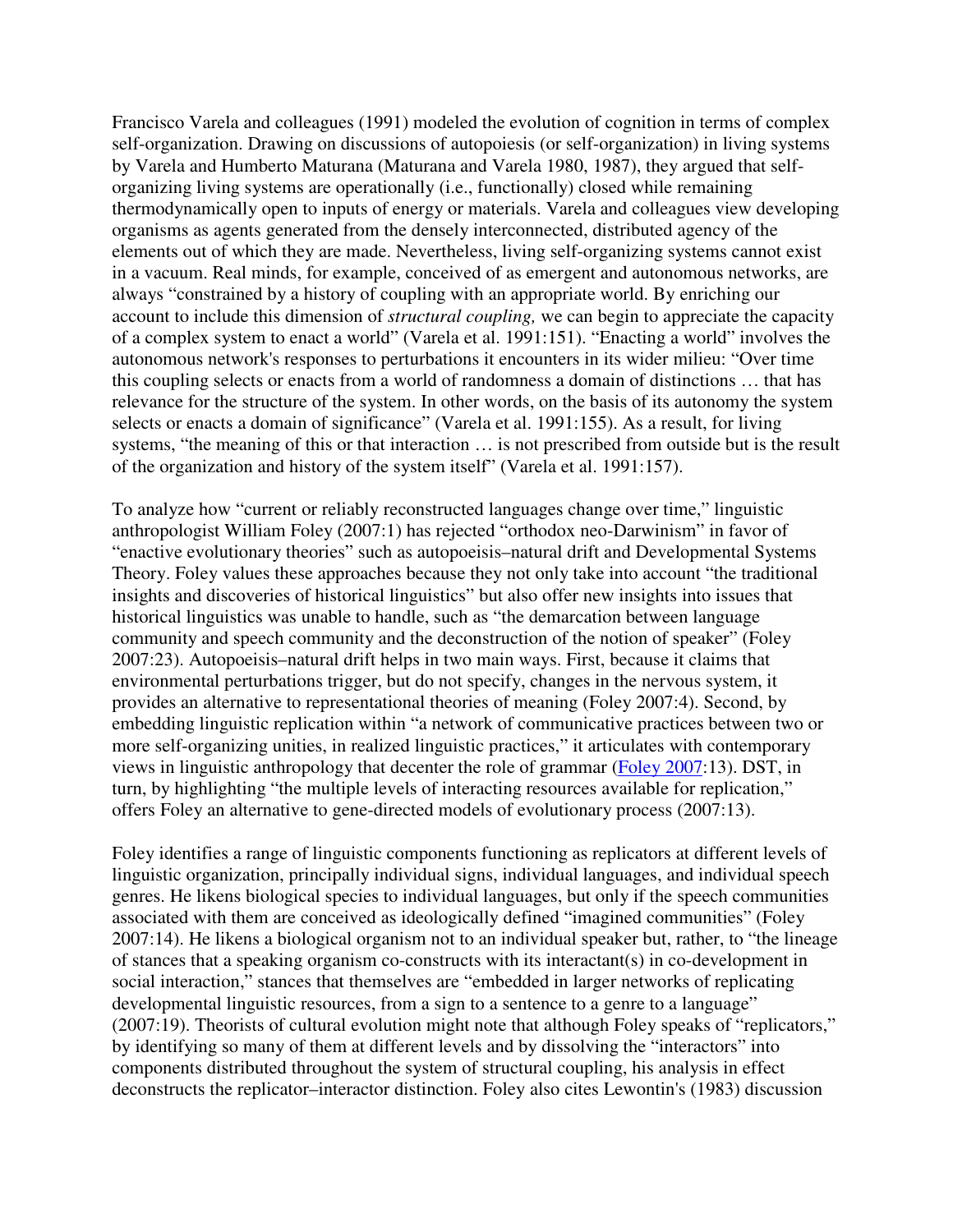of the organism as subject and object of evolution without using the term "niche construction," arguing instead that "the interrelation between organism and environment is the basis of natural drift" (Foley 2007:5).

Indeed, niche construction emerges as a richly suggestive notion capable of traveling across a number of functional and process perspectives in evolutionary thought. Griesemer describes the role of niche construction in DST "as a developmentalist research strategy for modeling 'environmental' resources in interaction with 'internal' organism resources" (2006:209), emphasizing those aspects of niche construction highlighted by Waddington's "exploitive system." But this interpretation exists in tension with attempts by Odling-Smee and colleagues to model niche construction for evolving populations using formal neo-Darwinian models (see Odling-Smee et al. 2003:chs.  $7-9$ ).<sup>1</sup> As noted above, Odling-Smee and colleagues have argued for the recognition of three inheritance systems involving genes, memes (cultural variants), and "artifacts," respectively. They define *artifacts* as products of niche construction: material features of the environment, such as beaver dams or termite mounds, that are produced by the activity of organisms. When organisms reconstruct environments, they pass down a legacy of modified selection pressures to future generations of developing organisms, either their own offspring or other organisms who depend on the modified environment for their own survival. In the view of Odling-Smee and colleagues, niche construction is as important an evolutionary process as natural selection; for it to take its rightful theoretical place, however, would require expanding and restructuring the modern evolutionary synthesis (Odling-Smee et al. 2003).

But niche construction has also been explicitly associated with complex systems theories. Anthropologist Terrence Deacon argues that the evolution of symbolic human language cannot be understood until theorists address "the complex self-organizing and evolutionary dynamics that form the very essence of its design logic" (2003a:81). Deacon invokes niche construction in his discussion of brain-language coevolution, insisting that language "is not just a passively constructed niche, like a beaver dam … but is a complex dynamic niche, with something like a 'life of its own'" (2003b:111). By contrast, anthropologist Stephen Lansing, inspired by Lewontin (2000), invokes niche construction to describe social institutions that "emerge from the bottom up, as a result of feedback processes linking social actors to their environments" (2002:287). Lansing's key example of a complex adaptive system as constructed niche is "the water temple networks with which Balinese farmers manage their centuries old irrigation systems and rice terraces" (2002:287). When Lansing and colleagues used data from Lansing's work on Balinese wet-rice agriculture to construct a computer model based on James Lovelock's Daisyworld simulation, they found that it "accurately predicts the actual structure of functional organization along two Balinese rivers" (1998:350).

Niche construction is important to Lansing because it highlights the shortcomings of "replicator dynamics" (2002:286), especially as they are used in artificial societies modeling. Lansing echoes Lewontin's complaints about adaptationist thinking in evolutionary theory: replicator dynamics neglects "the active role of organisms in constructing their own environments" and treats natural selection as "a one-way influence between organism and environment" that refuses to pay attention to feedback loops. But how to model these processes mathematically? Approaching niche construction from population genetics, Lewontin himself speaks of "the *coevolution* of organism and environment in which both are acting both as causes and effects"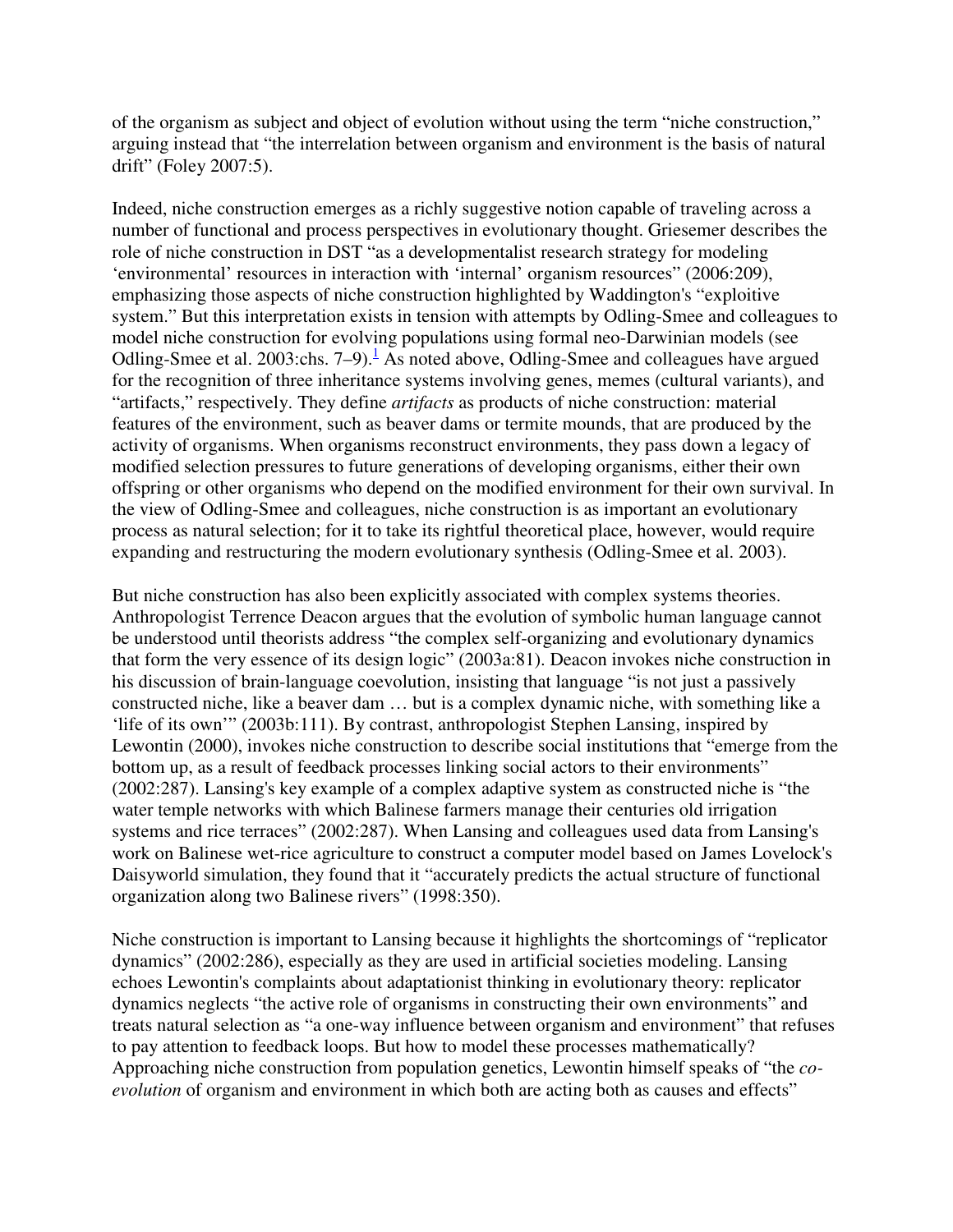(2000:101), proposing a pair of coupled differential equations that must be solved together. Odling-Smee and colleagues, coming from evolutionary biology and ecology, have adopted both Lewontin's concept and his way of mathematizing it.

Lansing, however, approaches niche construction as a critical ecological anthropologist who, like Segal and Yanagisako, has inherited a 20th-century suspicion of all 19th-century master narratives of cultural evolution. He is also interested in the interplay of determinate and contingent cultural processes at levels of complexity that the methods of population biology are ill-equipped to handle. He wants to know how large-scale, intricate material and cultural structures emerge, develop, and maintain themselves over long periods of history—and what happens when unexpected historical conjunctures push them in unpredictable directions. "What we would really like to know," he asks, "and what descriptive statistical methods alone usually cannot tell us, is the likelihood of a given outcome, a given social reality. 'What if the evolutionary tape were run again?' as Stephen Jay Gould famously asked" (Lansing 2002:282). Lansing's answer is in terms of emergence: methodologies used in artificial-societies research offer the possibility of modeling alternative emergent outcomes of nonlinear processes involving heterogeneous actors and environments. Such models include terms not only for agents but also for the environments in which they are embedded, which acknowledge Lewontin's arguments in favor of niche construction. But such models also impress Lansing because they promise hypothetical answers to Gould's question, because the likelihoods of different, given social realities—their "propensities"—"turn out to be properties of the whole dynamical system" (2002:285).

Lansing's analysis takes the discussion of niche construction directly into the domain of complex cultural change and highlights a serious challenge: How can anthropologists do evolutionary theory in a way that articulates biological levels of organization (e.g., molecules, genes, cells, tissues, organs, organisms) to different and broader social, cultural, and environmental levels of organization (e.g., ecological systems, social systems, cultural systems)? Until now, the best anthropologists have been able to do is to conceive of societies, cultures, languages, and ecosystems as if they were organisms, leading to variations of Durkheimian or Boasian "holism." It would be extremely helpful if evolutionary anthropologists could find a way to think about structures beyond the organism in terms that were not always some version of the organism writ large.

Lansing's originality is to approach "cultural evolution" issues from a process perspective that foregrounds the production of complex relationality, rather than the reduction of complexity to the action of a prime mover. In this respect, his approach resonates with that of William Wimsatt, who calls himself a "philosopher of the inexact sciences" (2007:21)—that is, everything in between the largest and smallest things in the universe. But how does one do "a philosophy for messy systems, for the real world, for the 'in-between'" (Wimsatt 2007:6)? Must Ockham's razor be abandoned? Wimsatt's reply is that "with the right standards, one could remain an Ockhamite while recognizing a world that has the rich multi-layered and interdependent ontology of the tropical rain forest—that is, our world" (Wimsatt 2007:193–194).

Wimsatt's key criterion for what is real is "robustness," a concept he borrowed from ecologist Richard Levins: "Things are robust if they are accessible (detectable, measurable, derivable,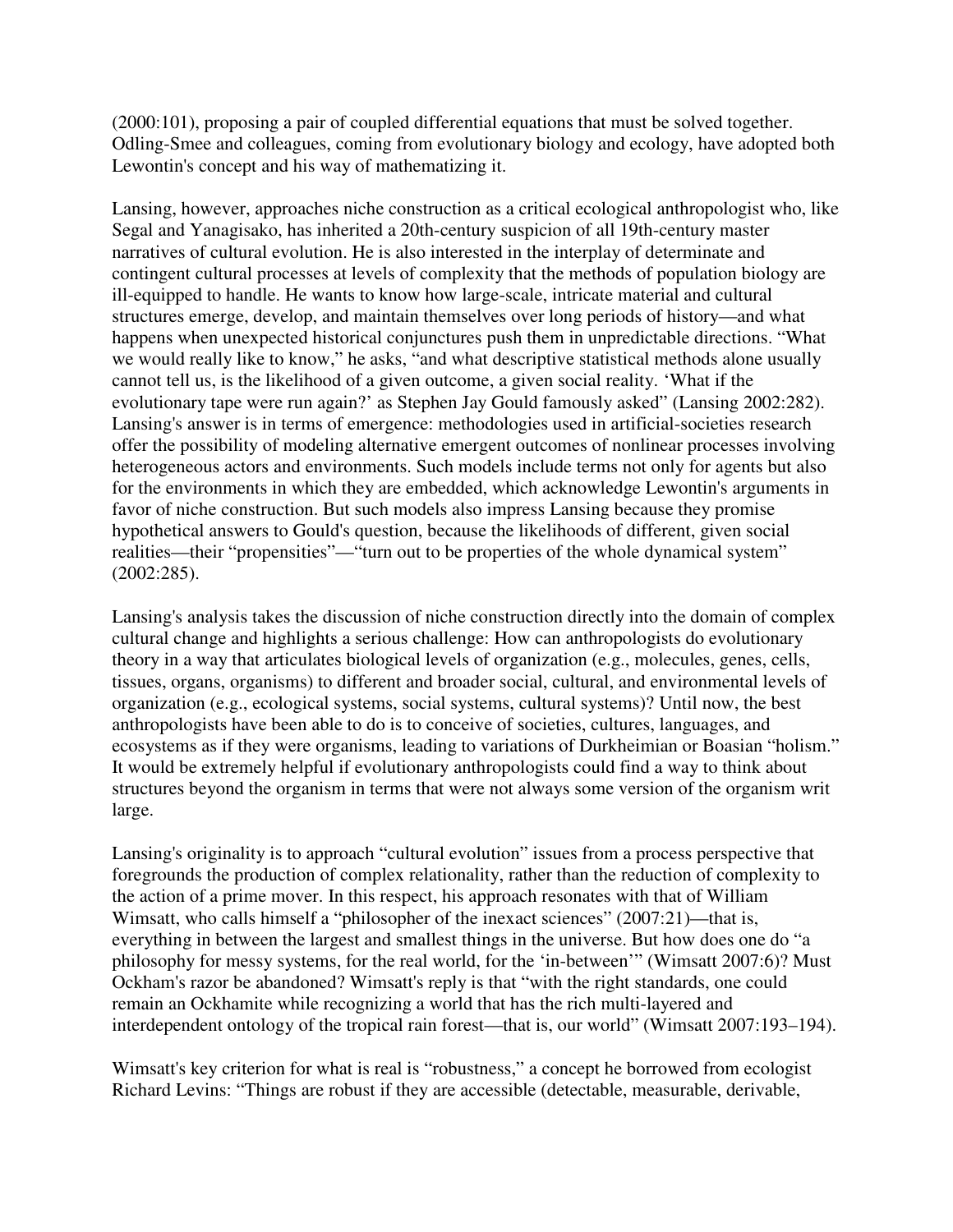definable, producible, or the like) in a variety of independent ways" (2007:56, 195). What Wimsatt calls "robustness analysis" is sometimes also called "bootstrapping" or "triangulation" (2007:54); Griesemer (2006) recommends it as a method for testing alternative evolutionary models, and anthropologists know it well. As philosopher of archaeology Alison Wylie has observed, "triangulation on a single aspect of an archaeological subject is sometimes possible and important: the routine use of multiple lines of evidence to date an artifact, feature, or stratum testify to this. But more often diverse (independent) resources are used to constitute evidence of quite distinct aspects of a past context" (1996:328). She also notes that "when independence is realized in this sense, it ensures that, while observations are clearly loaded with theory … the theory with which they are loaded has no connection with the subject under investigation … evidence may sometimes have considerable autonomy from the hypotheses it is used to support or evaluate" (Wylie 1996:328).

It is Wimsatt's understanding of what is real in terms of what is robust that allows him to turn "reductionism" into "both target and resource." This is possible because, according to Wimsatt, there are at least two kinds of reduction. One kind, eliminative reduction, "is a kind of theory reduction … in which higher-level objects and relations are systematically eliminated in favor of lower level ones, rather than extended, modified, or transformed" (Wimsatt 2007:167); this is the target that must be destroyed. A second kind of reduction, however, can serve as a resource: namely, "the explanation of upper level phenomena and regularities in terms of lower-level mechanisms. It is never eliminative" (Wimsatt 2007:167; see also McKinnon and Silverman 2005b:1). This is because, Wimsatt insists, "robust higher-level entities, relations, and regularities do not disappear wholesale in lower-level scientific revolutions—our conceptions of them transmute and add new dimensions in interesting ways, yes, but disappear, no" (2007:168). Wimsatt is offering a relational, "process" philosophy of science in which "reduction," no longer eliminative, is transmuted into tracing the ways lower-level and higher-level phenomena articulate. He shows how attempts to argue for the eliminative reduction of robust higher-level phenomena rest on a series of "functional localization fallacies" (2007:61), which he enumerates in great detail (and which every anthropologist will recognize). Finally, Wimsatt is not bound to a totalitarian view of human culture: "Our cognitive capabilities and institutions are not less engineered and re-engineered than our biology and technology, both collections of layered kluges and exaptations" (2007:6).

Lansing's recent work *Perfect Order: Recognizing Complexity in Bali* (2006) offers a glimpse of what can be revealed when attention is paid to the way heterogeneous lower-level and higherlevel phenomena articulate, sustain, and feed back on one another, over time and across space. From one chapter to the next, Lansing's book exposes the emerging materiosemiotic processes and historical contingencies that have coproduced the complex infrastructure that supports contemporary Balinese self-understanding. Robust higher-level entities, relations, and regularities do not disappear but, rather, are scaffolded by (and feed back on) entrenched lowerlevel phenomena. Lansing makes clear that nothing but the constant, laborious intervention of human agents can stabilize relations among heterogeneous higher-level entities. When agency successfully articulates with infrastructure, however, the Balinese cultural model of "perfect order" emerges.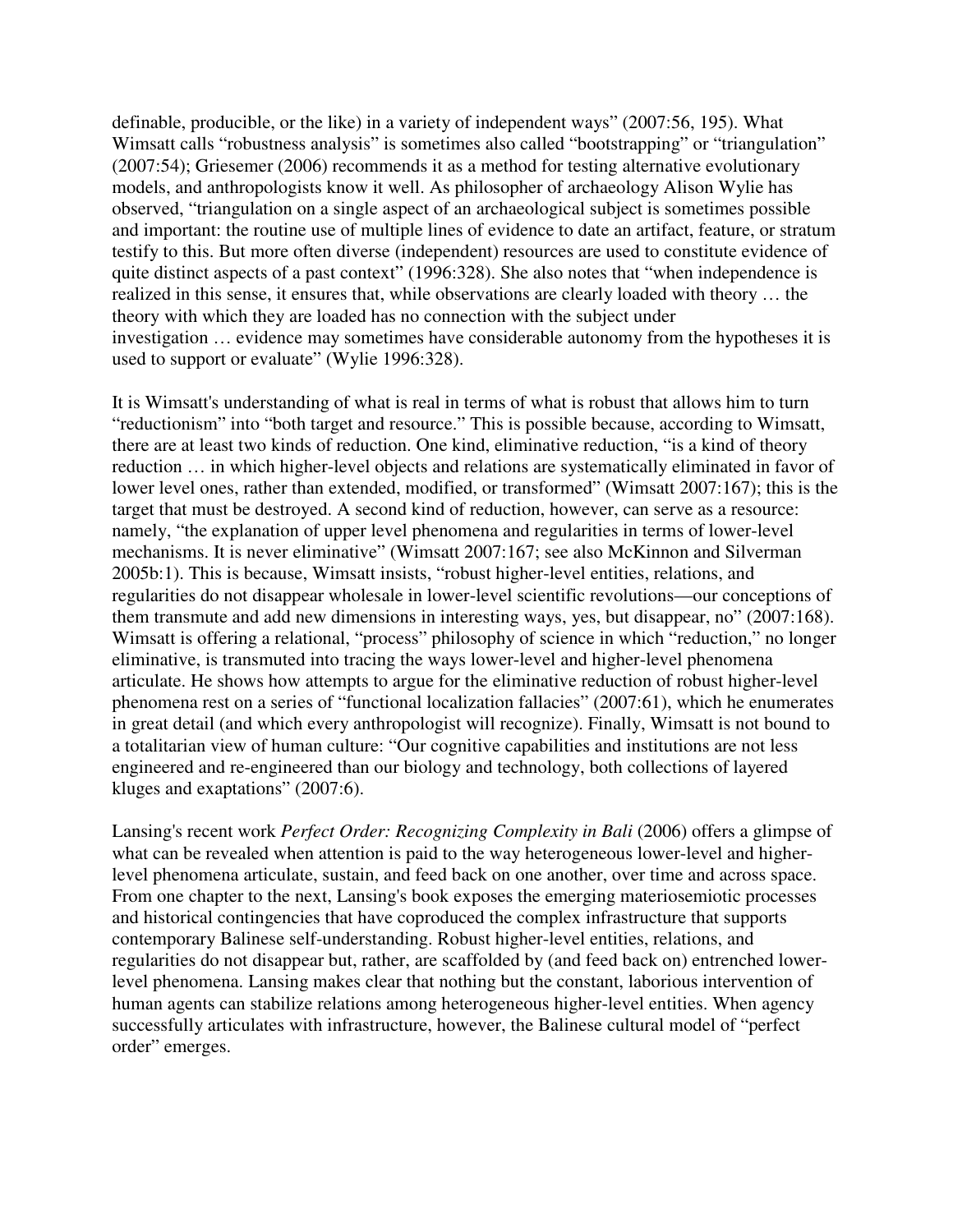Paying attention to niche construction permits Lansing to show how contingent processes set in motion generations ago have given rise to elaborate cultural structures that have become increasingly stabilized and "foundational" as they have come to serve as scaffolding for additional processes and structures that have emerged over the course of Balinese history. Exposing the scaffolding allows Lansing to "remove the proximate mystery" that would make the existence (and persistence) of these heterogeneous, convoluted, entrenched cultural forms otherwise hard to explain. As we saw in Foley's processual account of linguistic history, however, some scholars who have adopted relational evolutionary approaches resist acknowledging openly the existence of scaffolding. Such resistance seems to reflect commitment to process accounts that concentrate attention (and material agency) in organisms. In 1990, for example, in response to "the final disappearance of the organism from modern biology" that followed the triumph of neo-Darwinian views, Ingold deliberately proposed "an alternative biology that takes the organism as its point of departure" (1990:209). Because "neo-Darwinian sociobiology leaves us without a theory of the person," Ingold also proposed an alternative anthropology that takes persons as the point of departure, insisting that the organism and the person are one (1990:209, 220). "In recapturing persons for anthropology," he declared, "I follow the same approach as in my recapturing organisms for biology" (Ingold 1990:209). "The environment," clearly essential to the developmental genesis of organism or person, remained indistinct and untheorized.

I believe that Ingold's goal of bringing the anthropology of persons within the biology of organisms will never succeed unless the "the environment" itself is "recaptured"—both for biology and for anthropology. On the basis of the foregoing arguments, moreover, I would insist that the environment and the constructed niche are one, for all organisms, not just for humans. In fact, by 2004, Ingold's treatment of the environment had changed, although his ambivalence still shows. He returned to his familiar example of walking, contrasting the traditional "shuffling gait" in rural Japan with the upright, striding gait of Europeans, and each walker's activity was now contextualized within a more fully characterized constructed niche. For the Japanese person, this included sandals on the feet, a long pole with heavy loads at either end slung over one shoulder, and the steep terrain over which the walker must make his or her way. For upright, striding Europeans, he observed that "carrying devices, from rucksacks to suitcases are designed with this posture in mind" (Ingold 2004:216). It is somewhat disappointing that, in summarizing this example a few lines later, the material scaffolding (footwear, the pole with its loads, and rucksacks and suitcases) has disappeared, and walking is described only as the product of "practice and training within an environment that includes skilled caregivers and a certain terrain (Ingold 2004:216). Nevertheless, Ingold acknowledges almost immediately that people

do not live their lives in a vacuum, but in a world where they are surrounded by other people, objects and places, making up what is usually known as the environment. Growing up in an environment largely shaped by the activities of their predecessors, human beings play their part, through their intentional activities, in fashioning the conditions of development for their successors. This is what we call history. (2004:217)

If an environment "exists only in relation to the organisms that inhabit it, and embodies a history of interactions with them" (Ingold 2004:218), what else can that environment be but a constructed niche?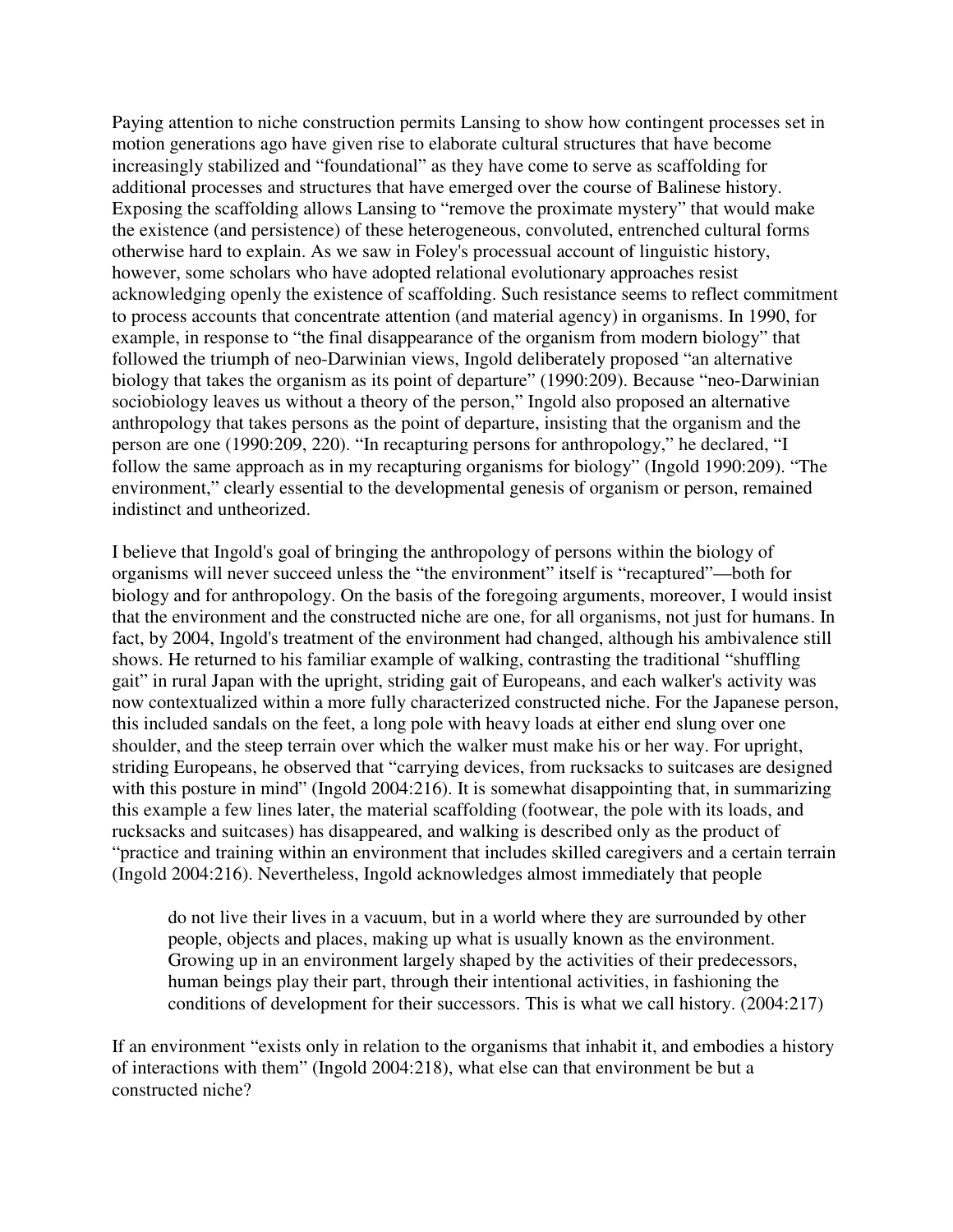If history is the process, then persons and organisms and constructed niches are all history's products. But if evolution is a process that includes development and embraces historical contingencies that may become entrenched as scaffolds for further biological or cultural elaboration, then evolution—biological or cultural—is a historical process. In that case, it might make sense to talk about cultural evolution as Wimsatt and Griesemer do, arguing that the role of culture in human life is best revealed by examining "the ways culture and genes interact to scaffold individual and group development in the context of social groups and social worlds (2007:253). The three kinds of scaffolding they identify—artifacts, infrastructure, and developmental-agent scaffolding (Wimsatt and Griesemer 2007:276)—all appear in Ingold's accounts of skills that are incorporated into organisms: artifacts like sandals, rucksacks, and poles with heavy loads; infrastructures like particular kinds of "terrain" (or the paths people make through them); and developmental agents like "skilled caregivers." Wimsatt and Griesemer cite with approval Ingold's view (2000) that dwellings are the products of "ongoing processes of dwelling, continuous and contiguous with our history of our species," but they also argue that dwellings are "prime exemplars and iconic metaphors of scaffolding that assume a central importance in our developmental account of cultural cumulation and change" (2007:235).

With this in mind, it becomes possible to recast, for example, the multigenerational data collected by Yanagisako (2002) on family firms active in the silk industry of Como, Italy, within an evolutionary framework that highlights the cultural scaffolding for development of families, firms, and individual, gendered, bourgeois subjectivities (including the sentiments that incite men to found families and firms). Yanagisako often talks about dwellings that scaffold individual developmental trajectories: family homes that shelter siblings, their spouses, and sometimes multiple generations and whose state of repair indexes their dwellers' degree of access to the family firm's economic success. Dwellings as scaffolds are "convenient, 'rationalized,' safe developmental contexts for particular things or kinds of things and acts of using them" and are "essentially relational" (Wimsatt and Griesemer 2007:276). In Como, the notion of "dwelling" might usefully be expanded to include additional structured developmental niches in which crucial skills are scaffolded for some family members and not others: settings like technical schools, universities, or firms where future managers serve apprenticeships. All these dwellings may be regarded as materiosemiotic components of even more intricate class-fraction-based constructed niches, within which the gendered subjectivities of individuals (and the sentiments that motivate them) are scaffolded. These locally constructed niches may become differentially entrenched as components of broader constructed niches that reach beyond Como, or even beyond Italy.

At the same time, changes in those broader constructed niches that impinge on families and firms may alter or undermine local scaffolding, as when lower birthrates and laws supporting the equality of women and men alter the opportunities to be scaffolded by dwellings of a particular kind, creating openings for girls into settings that scaffold for them the skills and sentiments that help them "grow into" managers of their own firms. Such an account only enriches Yanagisako's analysis of "how these individuals have arrived at the sentiments and desires that lead them to pursue the particular entrepreneurial projects that, in turn, have shaped both their families and the silk industry of Como" (2002:4).

#### **Conclusion**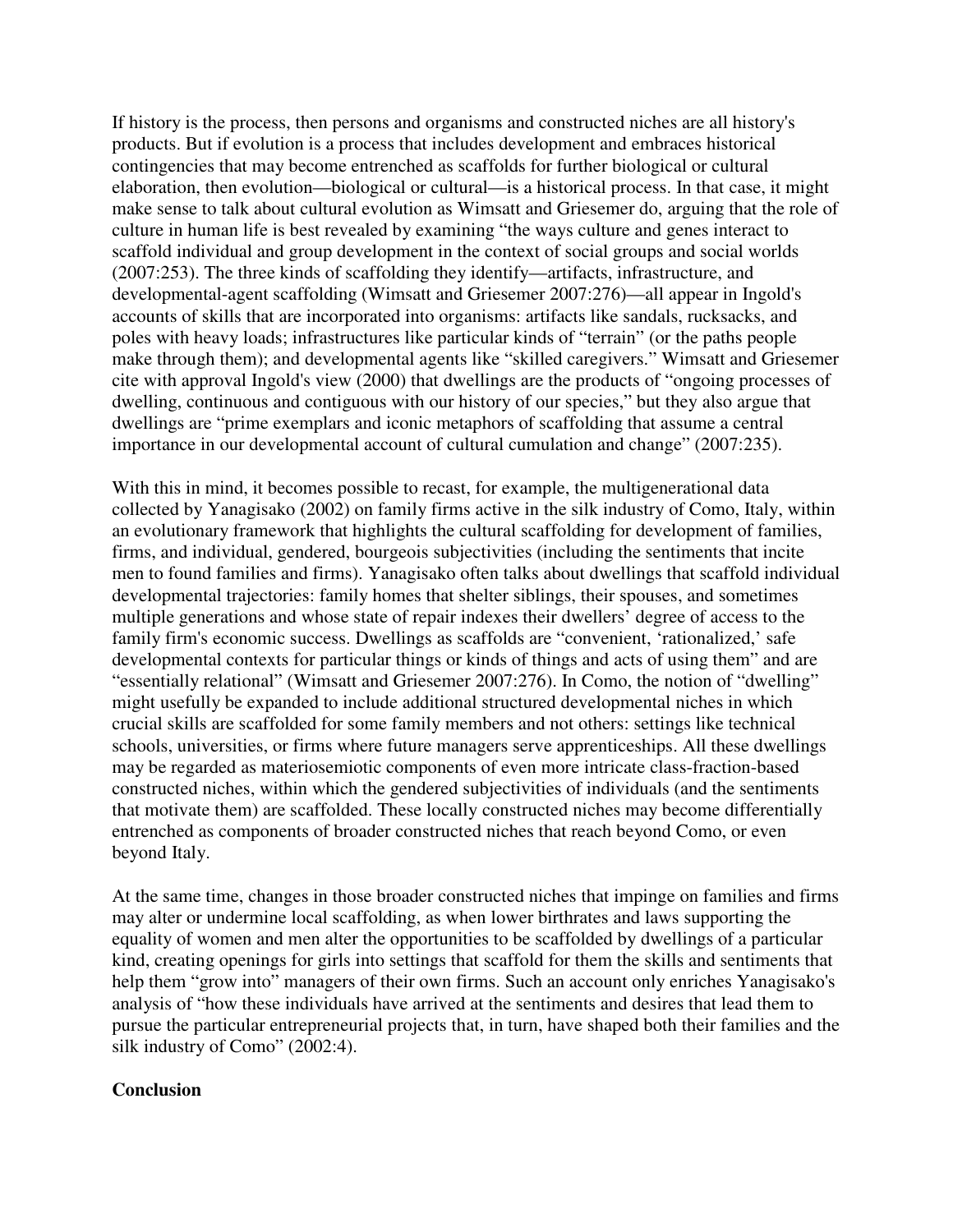What difference would it make if anthropology incorporated relational evolutionary thinking? First, by rejecting the mainstream "neo-Darwinian" position that ontogeny (development) contributes nothing to phylogeny (evolution), it decenters the focus on genes as prime movers, offering clear alternatives to eliminative reductionism. By acknowledging the evolutionary productivity of developmental processes, relational evolutionary perspectives could thereby help shift discussion away from sterile nature–nurture debates. Second, within this enlarged terrain, it will be possible to address matters of anthropological concern that "neo-Darwinian" perspectives either ignore or handle poorly. For example, all the relational approaches discussed here reveal the way structural features of evolutionary processes impinge on each other and how that articulation can give rise to new structures and functions that feed back on themselves, pushing the processes along sometimes surprising paths. Both biological and cultural evolution are reconfigured once the split between inside and outside processes is disallowed: otherwise mysterious events that appear to defy explanation begin to make sense when the underlying processes and infrastructures that scaffold them are acknowledged. This is evident in Smith's and Lansing's endorsements of niche construction: both show that the historicity of culture is not threatened but explained by cultural evolutionary models in which biological development plays a central role.

Third, interesting parallels emerge when processes are compared: the "constructivist interactionism" of heterogeneous resources of DST and the structural coupling associated with natural drift echo actor-network theory's disclosure of heterogeneous articulations between living and nonliving, human and nonhuman, actants in science studies, which is echoed again in niche construction's insistence on linking living and nonliving components of ecosystems. These perspectives further resonate with process approaches adopted by archaeologists and cultural anthropologists influenced by science studies (Hodder 2005; Meskell 2005; Tsing 2005) and by cultural anthropologists who draw both on science studies and the writings of Gilles Deleuze and Felix Guattari to make sense of complex, emerging, and heterogeneous social, political, and economic assemblages (e.g., Ong and Collier 2005). Much work remains to be done exploring the similarities, differences, and potential interconnections among these views. Still, philosopher of science Isabelle Stengers (2002) has recently reread the work of Deleuze and Guattari together with the process philosophy of Alfred North Whitehead, who inspired Waddington (Ingold has been reading all three for years; see Ingold 1990). Is it utopian to imagine the emergence of a relational evolutionary discourse in anthropology flexible enough to accommodate productive conversations across the subfields? Perhaps. Nevertheless, I believe that relational evolutionary thinking offers a viable and exciting alternative to mainstream evolutionary views that many beleaguered anthropologists will be able to affirm without ambivalence.

#### **Notes**

#### **Acknowledgments**

Many thanks to Tom Boellstorff and three anonymous reviewers for their valuable commentary on an earlier draft of this article, which started out as a paper given at the 2007 Annual Meeting of the American Anthropological Association in Washington, D.C. I would also like to thank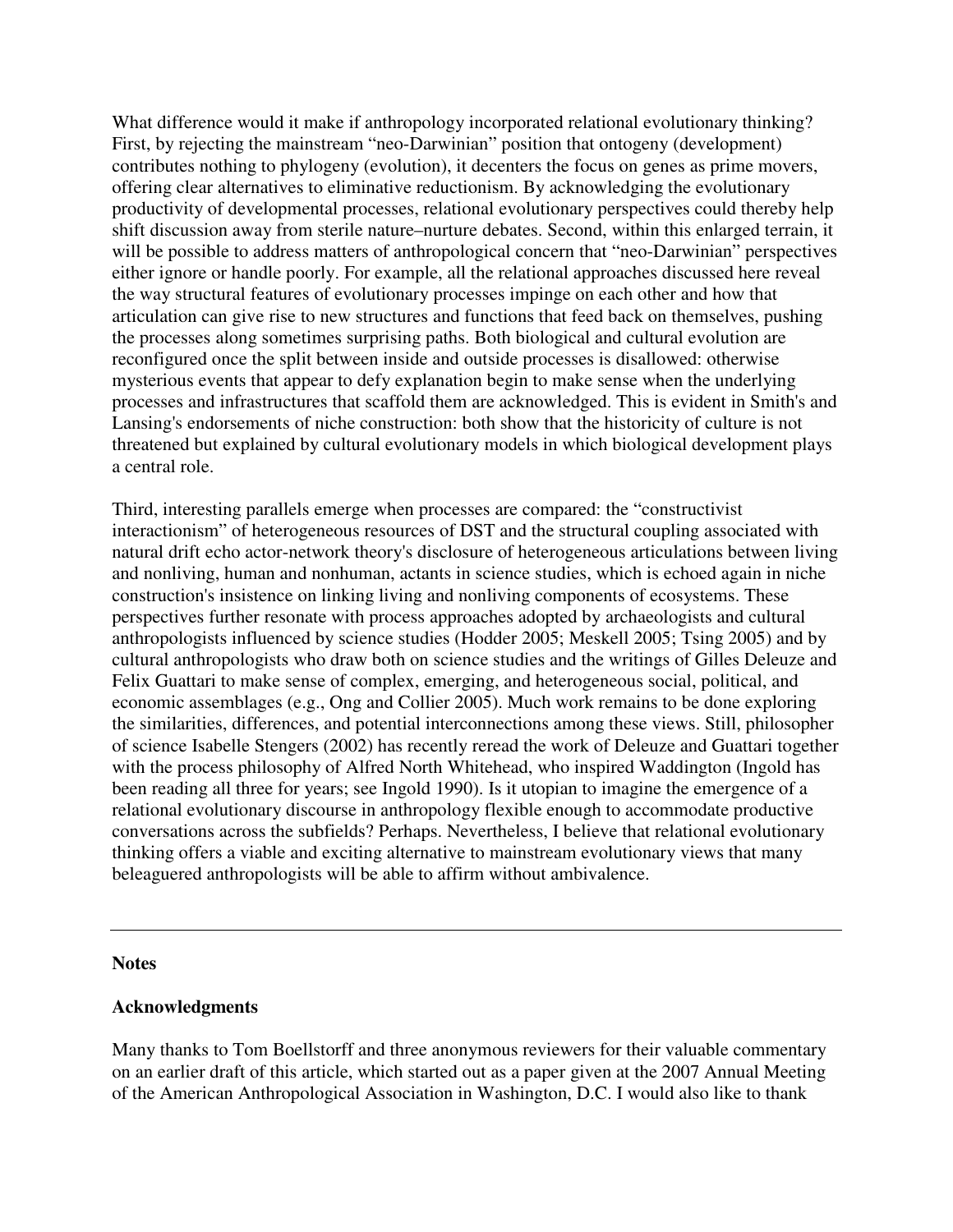Agustín Fuentes, co-organizer of the session in which it was given, for his enthusiastic, ongoing support for relational evolutionary anthropology. Many thanks also go to Jason DeCaro, William Foley, Kathleen Gibson, Daniel Lende, Katherine C. MacKinnon, and Carol Worthman, and discussants Fran Mascia-Lees, Susan Oyama, and Bill Wimsatt, for their willingness to step across disciplinary boundaries and engage with these issues. Thanks, too, to Barbara Herrnstein Smith and Tim Ingold for their continued support.

1. These two projects may seem at cross purposes, reflecting tensions present in the text itself. This is perhaps also illustrated by the fact that Kevin Laland is a coauthor both of *Niche Construction* with Odling-Smee and Feldman and of "Towards a Unified Science of Cultural Evolution" with Alex Mesoudi and Andrew Whiten.

#### **References Cited**

Altman, Jeanne 1998 Review of *The Evolving Female*. *Quarterly Review of Biology* 73(4):545– 546.

Armelagos, George J., and Alan H. Goodman 1998 Race, Racism, and Anthropology. In *Building a New Biocultural Synthesis: Political-Economic Perspectives on Human Biology*. Alan H. Goodman and Thomas Leatherman, eds. Pp 359–377. Ann Arbor : University of Michigan Press.

Aunger, Robert 2006 Culture Evolves Only if There Is Cultural Inheritance. Open Peer Commentary on Mesoudi et al., "Towards a Unified Science of Cultural Evolution." *Behavior and Brain Sciences* 29:347–348.

Barkow, Jerome 2006 Vertical/Compatible Integration versus Analogizing with Biology. Open Peer Commentary on Mesoudi et al., "Towards a Unified Science of Cultural Evolution." *Behavior and Brain Sciences* 29:348–349.

Bogin, Barry 1999 *Patterns of Human Growth*. 2nd edition. Cambridge : Cambridge University Press.

Boyd, Robert, and Peter Richerson 1985 *Culture and the Evolutionary Process*. Chicago : University of Chicago Press.

Cartmill, Matt 1994 Reinventing Anthropology: American Association of Physical Anthropologists Annual Luncheon Address, April 1, 1994. *Yearbook of Physical Anthropology*  $37:1-9.$ 

Cavalli-Sforza, Luigi L., and Marcus W. Feldman 1981 Cultural Transmission and Evolution: A Quantitative Approach. In *Monographs in Population Biology*, 16. Princeton : Princeton University Press.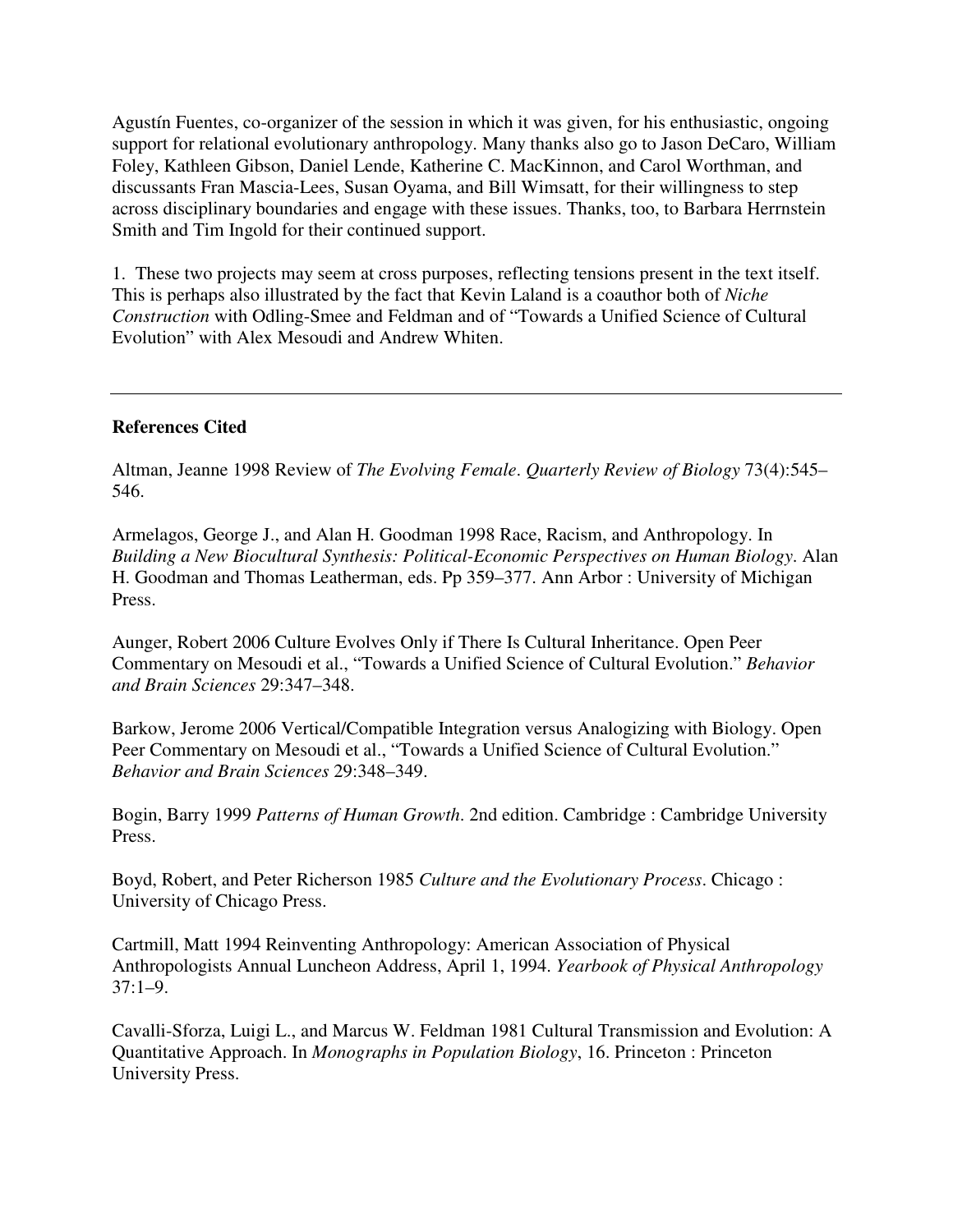Dawkins, Richard 1976 *The Selfish Gene*. New York : Oxford University Press.

Dawkins, Richard 1983 *The Extended Phenotype*. New York : Oxford University Press.

Deacon, Terrence W. 2003a Multilevel Selection in a Complex Adaptive System: The Problem of Language Origins. In *Evolution and Learning: The Baldwin Effect Reconsidered*. Bruce H. Weber and David J. Depew, eds. Pp. 81–196. Cambridge , MA : MIT Press.

Deacon, Terrence W. 2003b Postscript on the Baldwin Effect and Niche Construction. In *Evolution and Learning: The Baldwin Effect Reconsidered*. Bruce H.Weber and David J.Depew, eds. Pp. 109–112. Cambridge , MA : MIT Press.

Depew, David, and Bruce Weber 1995 *Darwinism Evolving*. Cambridge , MA : MIT Press.

Durham, William 1991 *Coevolution: Genes, Culture, and Human Diversity*. Stanford : Stanford University Press.

Dushek, Jenny 1990 Female Primatologists Confer—without Men. *Science* 249(4976):1494– 1495.

Foley, William 2007 Language Change in an Evolutionary Perspective as Complex Self Organization. Paper presented at the 106th Annual Meeting of the American Anthropological Association, Washington, DC, November 28–December 2.

Franklin, Sarah 2007 *Dolly Mixtures: The Remaking of Genealogy*. Durham , NC : Duke University Press.

Fuentes, Agustín 2006a Review of *The Origin and Evolution of Cultures* and *Not by Genes Alone*. *American Anthropologist* 198(3):547–549.

Fuentes, Agustín 2006b Evolution Is Important but It Is Not Simple: Defining Cultural Traits and Incorporating Complex Evolutionary Theory. [Comment on Mesoudi et al. 2006.] *Behavioral and Brain Sciences* 29(4):354–355.

Fuentes, Agustín 2007 Constructivist and Evolutionary Perspectives in Transaction: Resituating Anthropological Approaches to Human Behavior. Paper presented at the 106th Annual Meeting of the American Anthropological Association, Washington, DC, November 28–December 2.

Galloway, Alison 1990 All Woman Conference—Did It Discriminate? *Science* 250(4986):1319.

Geertz, Clifford 1984 Anti-Anti-Relativism. *American Anthropologist* 86(2):263–278.

Gibson, Kathleen, and Tim Ingold, eds. 1993 *Tools, Language and Cognition in Human Evolution*. Cambridge : Cambridge University Press.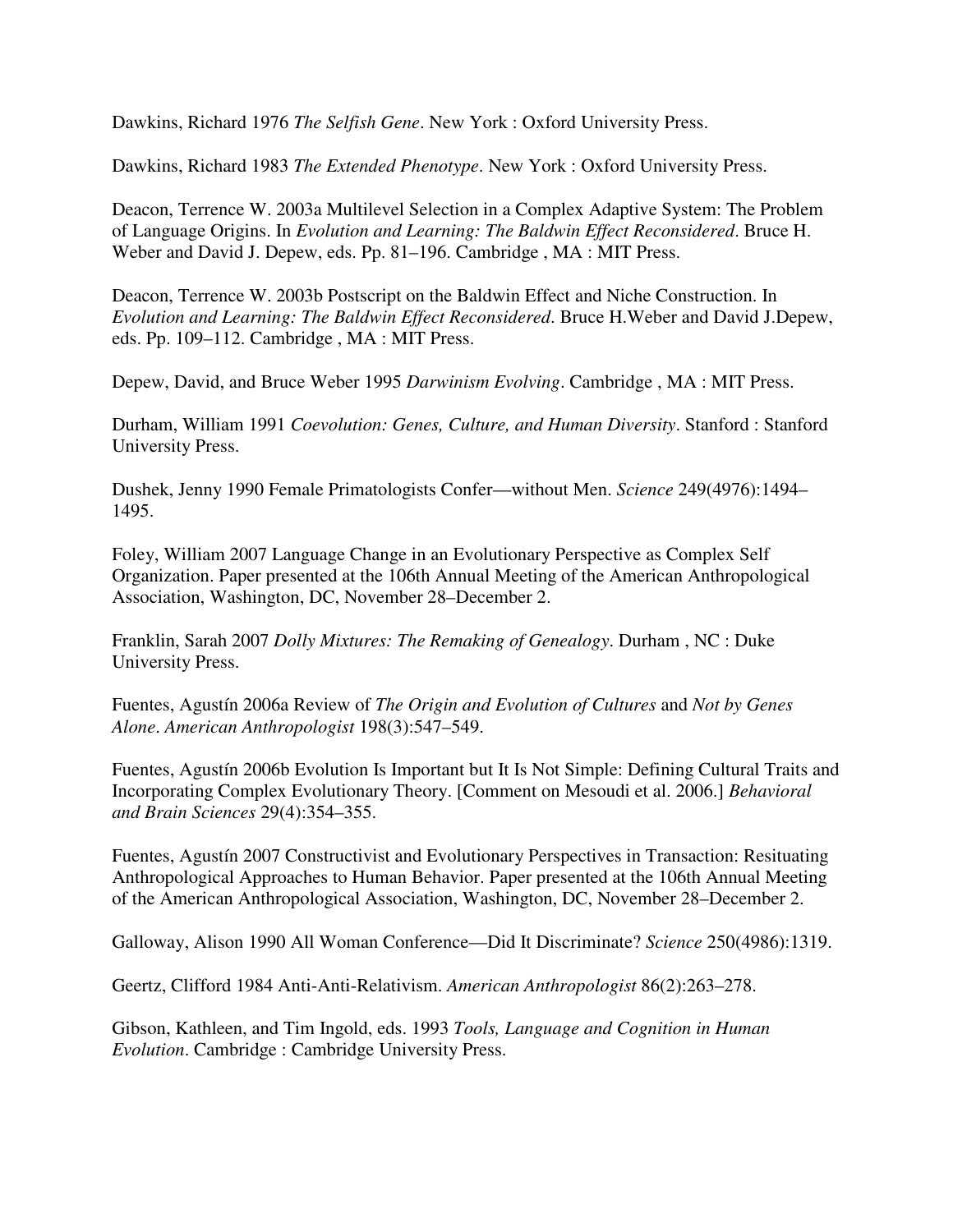Goodman, Alan, Deborah Heath, and M. Susan Lindee 2003 *Genetic Nature/Culture*. Berkeley : University of California Press.

Goodman, Alan, and Thomas Leatherman, eds. 1998 *Building a New Biocultural Synthesis*. Ann Arbor : University of Michigan Press.

Goodwin, Brian 1993 Development as a Robust Natural Process. In *Thinking about Biology*. W. D. Stein and F. J. Varela, eds. Pp. 123–148. Reading , MA : Addison-Wesley.

Gould, Stephen Jay 1977 *Ontogeny and Phylogen*y. Cambridge , MA : Belknap.

Gould, Stephen Jay, and Richard Lewontin 1979 The Spandrels of San Marco and the Panglossian Paradigm: A Critique of the Adaptationist Programme. *Proceedings of the Royal Society London B* 205:581–598.

Gravlee, Clarence, H. Russell Bernard, and William Leonard 2003a Heredity, Environment, and Cranial Form: A Reanalysis of Boas's Immigrant Data. *American Anthropologist* 105(1):125– 138.

Gravlee, Clarence, H. Russell Bernard, and William Leonard 2003b Boas's Changes in Bodily Form: The Immigrant Study, Cranial Plasticity, and Boas's Physical Anthropology. *American Anthropologist* 105(2):326–332.

Griesemer, James 2006 Genetics from an Evolutionary Process Perspective. In *Genes in Development*. Eva M. Neumann-Held and Christoph Rehmann-Sutter, eds. Pp. 199–237. Durham , NC : Duke University Press.

Haraway, Donna 1989 *Primate Visions*. New York : Routledge.

Haraway, Donna 1997 *Modest\_Witness@Second\_Millennium.FemaleMan©\_Meets\_OncoMouse™: Feminism and Technoscience*. New York : Routledge.

Haraway, Donna 2008 *When Species Meet*. Minneapolis : University of Minnesota Press.

Hodder, Ian 2005 An Archaeology of the Four-Field Approach in Anthropology in the United States. In *Unwrapping the Sacred Bundle: Reflections on the Disciplining of Anthropology*. Daniel Segal and Sylvia Yanagisako, eds. Pp. 126–140. Durham , NC : Duke University Press.

Hull, David 1988 *Science as a Process*. Chicago : University of Chicago Press.

Ingold, Tim 1986 *Evolution and Social Life*. Cambridge : Cambridge University Press.

Ingold, Tim 1990 An Anthropologist Looks at Biology. *Man* (n.s.) 25(2):208–229.

Ingold, Tim 2000 *The Perception of the Environment*. London : Routledge.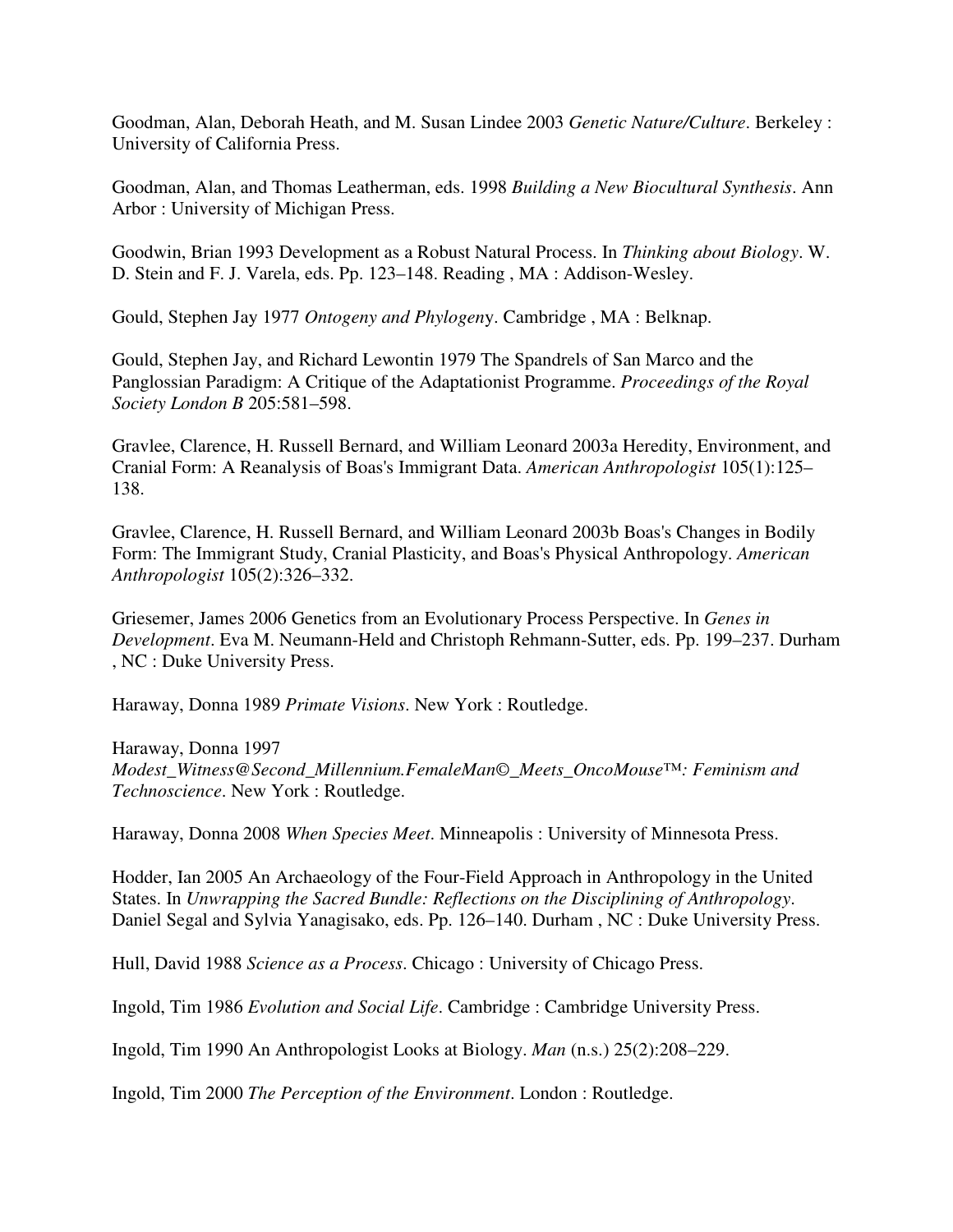Ingold, Tim 2001 From Complementarity to Obviation: On Dissolving the Boundaries between Social and Biological Anthropology, Archaeology, and Psychology. *In Cycles of Contingency*. Susan Oyama, Paul Griffiths, and Russell Gray, eds. Pp. 255–279. Cambridge , MA : MIT Press.

Ingold, Tim 2004 Beyond Biology and Culture. *Social Anthropology* 12(2):209–221.

Ingold, Tim 2007 The Trouble with "Evolutionary Biology." *Anthropology Today* 23(2):13–17.

Jablonka, Eva, and Marion J. Lamb 2006 *Evolution in Four Dimensions: Genetic, Epigenetic, Behavioral, and Symbolic Variation in the History of Life*. Cambridge , MA : MIT Press.

Kauffman, Stuart A. 1993 Requirements for Evolvability in Complex Systems: Orderly Dynamics and Frozen Components. In *Thinking about Biology*. W. D.Stein and F. J.Varela, eds. Pp. 269–301. Reading , MA : Addison-Wesley.

Keller, Evelyn Fox 2000 *The Century of the Gene*. Cambridge , MA : Harvard University Press.

Knight, Chris 1995 Comment: Tools, Language and Cognition. *Journal of the Royal Anthropological Institute* 1(2):396.

Lansing, J. Stephen 2002 "Artificial Societies" and the Social Sciences. *Artificial Life* 8:279– 292.

Lansing, J. Stephen 2006 *Perfect Order: Recognizing Complexity in Bali*. Princeton : Princeton University Press.

Lansing, J. S., J. N. Kremer, and B. B. Smuts 1998 System-Dependent Selection, Ecological Feedback, and the Emergence of Functional Structure in Ecosystems. *Journal of Theoretical Biology* 19:337–391.

Lewontin, Richard C. 1974 The Analysis of Variance and the Analysis of Causes*. American Journal of Human Genetics* 26:400–411.

Lewontin, Richard C. 1982 Organism and Environment. *In Learning, Development and Culture*. H. C.Plotkin, ed. Pp. 151–172. New York : Wiley.

Lewontin, Richard C. 1983 Gene, Organism, and Environment. In *Evolution from Molecules to Men*. D. S.Bendall, ed. Pp. 273–285. Cambridge : Cambridge University Press.

Lewontin, Richard C. 2000 *It Ain't Necessarily So: The Dream of the Human Genome and Other Illusions*. New York : New York Review of Books.

Lock, Margaret 2001 *Twice Dead: Organ Transplants and the Reinvention of Death*. Berkeley : University of California Press.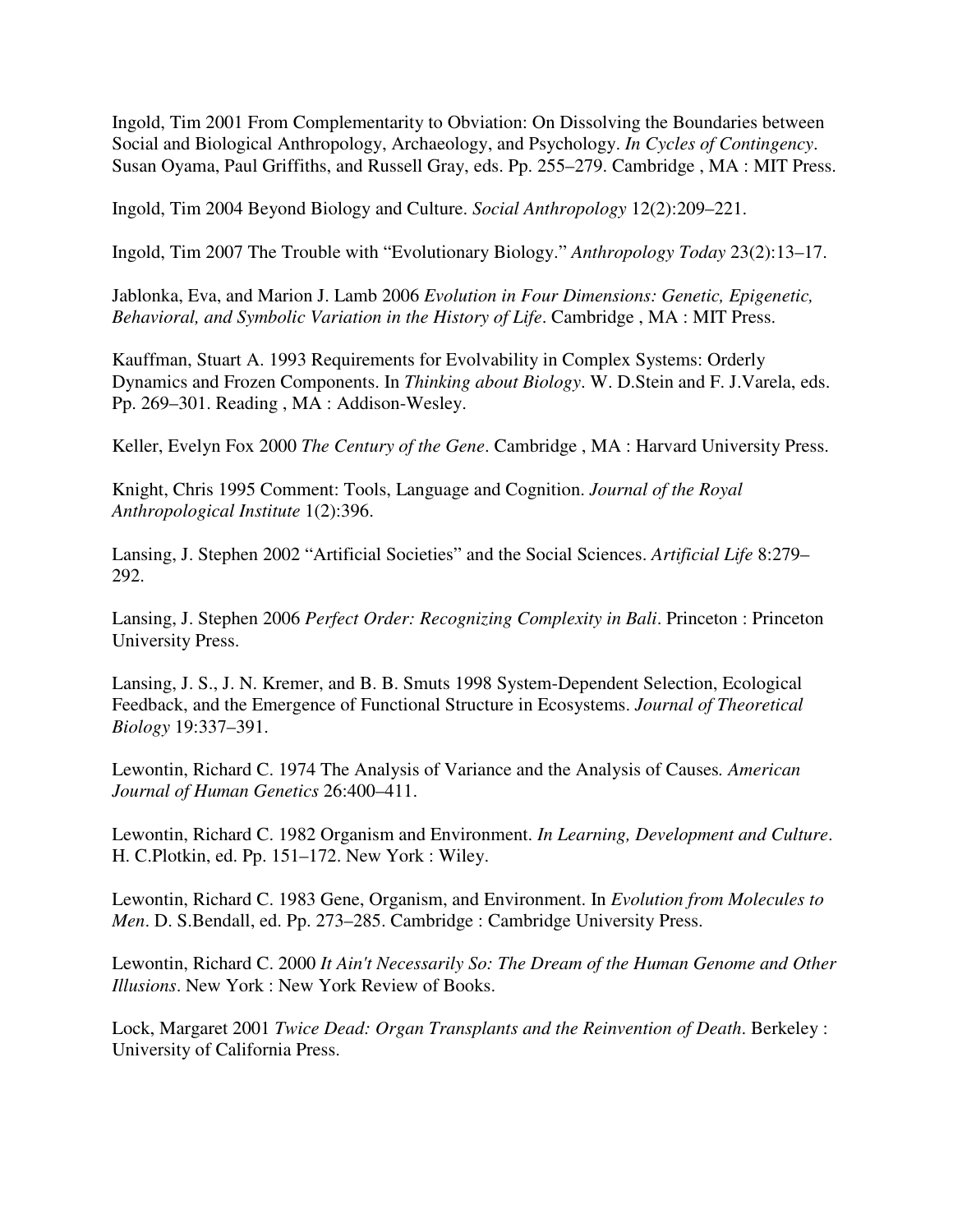Lumsden, Charles, and E. O. Wilson 1981 *Genes, Mind, and Culture*. Cambridge , MA : Harvard University Press.

Marks, Jonathan 2002 *What It Means to Be 98% Chimpanzee: Apes, People, and Their Genes*. Berkeley : University of California Press.

Marks, Jonathan 2004 What, If Anything, Is a Darwinian Anthropology? *Social Anthropology* 12(2):181–193.

Maturana, H., and F. Varela 1980 *Autopoiesis and Cognition: The Realization of the Living*. Boston : Reidel.

Maturana, H., and F. Varela 1987 *The Tree of Knowledge*. Boston : Shambhala.

McKinnon, Susan, and Sydel Silverman, eds. 2005a *Complexities*. Chicago : University of Chicago Press.

McKinnon, Susan, and Sydel Silverman, eds. 2005b Introduction. In *Complexities*. Susan McKinnon and Sydel Silverman, eds. Pp. 1–20. Chicago : University of Chicago Press.

Mealey, Linda 2000 Our Evolving View of the Evolving Female: Review of M. E. Morbeck, A. Galloway, and A. L. Zihlman's *The Evolving Female. Politics and the Life Sciences* 19(1):147– 148.

Meskell, Lynn, ed. 2005 *Archaeologies of Materiality*. Malden , MA : Blackwell.

Mesoudi, Alex, Andrew Whiten, and Kevin N. Laland 2006 Towards a Unified Science of Cultural Evolution. *Behavioral and Brain Sciences* 29:329–383.

Morbeck, Mary Ellen, AlisonGalloway, and Adrienne L. Zihlman, eds. 1997 *The Evolving Female*. Princeton : Princeton University Press.

Neumann-Held, Eva M., and ChristophRehmann-Sutter, eds. 2006 *Genes in Development*. Durham , NC : Duke University Press.

O'Brien, Michael J. 2006 Archaeology and Cultural Macroevolution. Open Peer Commentary on Mesoudi et al., "Towards a Unified Science of Cultural Evolution." *Behavior and Brain Sciences*  29:359–360.

Odling-Smee, John, Kevin Laland, and Marcus Feldman 2003 *Niche Construction*. Princeton : Princeton University Press.

Ong, Aihwa, and Stephen Collier, eds. 2005 *Global Assemblages*. Malden , MA : Blackwell.

Oyama, Susan 20001985 *The Ontogeny of Information: Developmental Systems and Evolution*. Second, revised, and extended edition. Durham , NC : Duke University Press.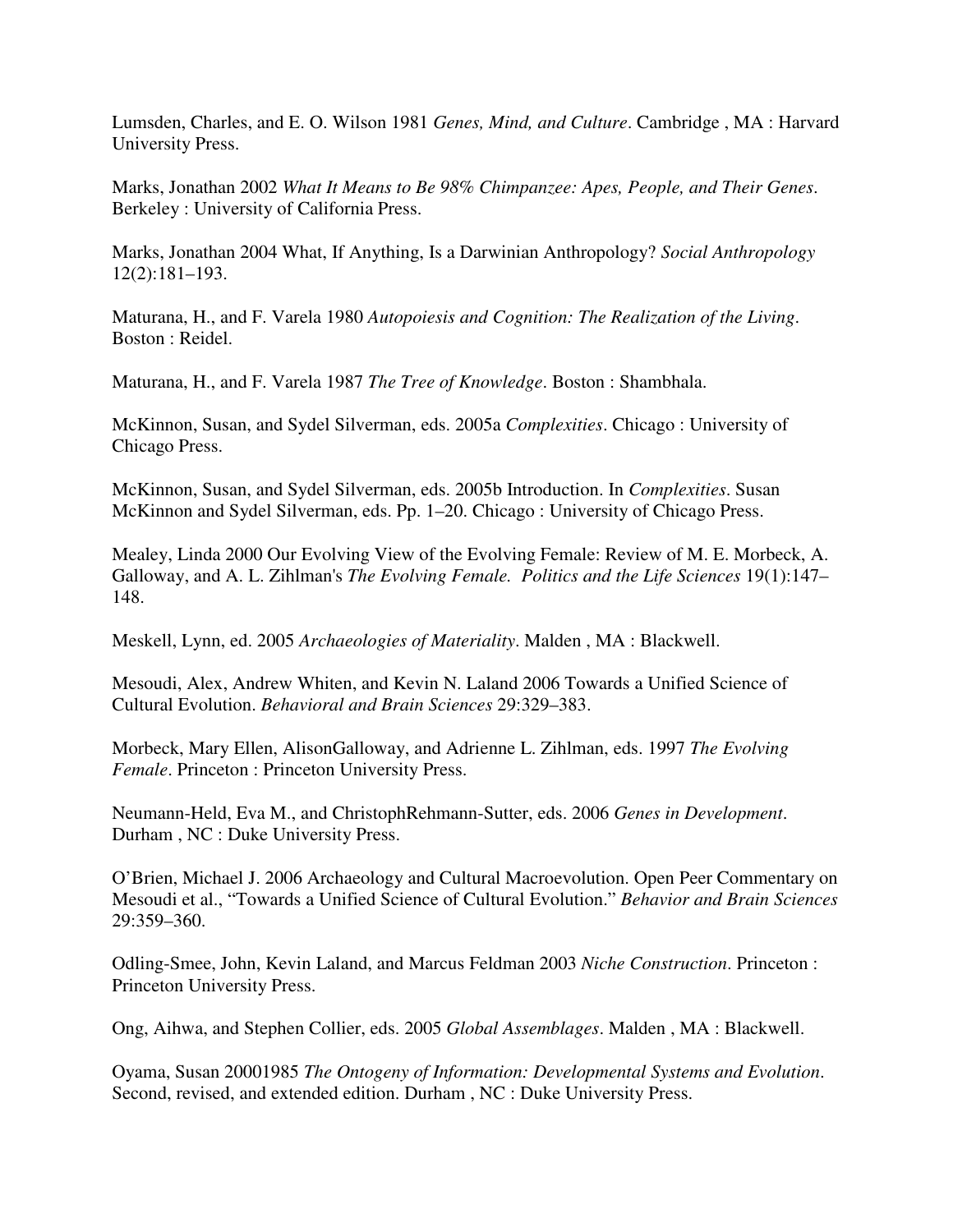Oyama, Susan, Paul Griffiths, and Russell Gray, eds. 2001a *Cycles of Contingency*. Cambridge , MA : Harvard University Press.

Oyama, Susan, Paul Griffiths, and Russell Gray, eds. 2001b Introduction. In *Cycles of Contingency*. Susan Oyama, Paul Griffiths, and Russell Gray, eds. Pp. 1–11. Cambridge , MA : Harvard University Press.

Reardon, Jenny 2005 *Race to the Finish*. Princeton : Princeton University Press.

Relethford, John H. 2002 Apportionment of Global Human Genetic Diversity Based on Craniometries and Skin Color. *American Journal of Physical Anthropology* 118(4):393–398.

Relethford, John H. 2003 *The Human Species: An Introduction to Biological Anthropology*. Fifth edition. Mountain View , CA : Mayfield.

Rheinberger, Hans-Jörg 2000 Gene Concepts. In *The Concept of the Gene in Development and Evolution*. Peter Beurton, Raphael Falk, and Hans-Jörg Rheinberger, eds. Pp. 219–239. Cambridge : Cambridge University Press.

Richerson, Peter, and Robert Boyd 2005 *Not by Genes Alone*. Chicago : University of Chicago Press.

Segal, Daniel, and Sylvia Yanagisako 2005 Introduction. In *Unwrapping the Sacred Bundle: Reflections on the Disciplining of Anthropology*. Daniel Segal and Sylvia Yanagisako, eds. Pp. 1–23. Durham , NC : Duke University Press.

Sinha, Anindya 1998 Review of *The Evolving Female*. *Current Science* 74(1):81–82.

Smith, Bruce D. 2007 Niche Construction and the Behavioral Context of Plant and Animal Domestication. *Evolutionary Anthropology* 16(5):188–199.

Sparks, Corey S., and Richard L. Jantz 2002 A Reassessment of Human Cranial Plasticity: Boas Revisited. *Proceedings of the National Academy of Sciences* 99(23):14636–14639.

Stengers, Isabelle 2002 *Penser avec Whitehead* (*Thinking with Whitehead*). Paris : Seuil.

Stocking, George 1987 *Victorian Anthropology*. New York : Basic Books.

Strum, Shirley, and LindaFedigan, eds. 2000 *Primate Encounters: Models of Science, Gender, and Society*. Chicago : University of Chicago Press.

Sussman, Robert W., and Audrey R. Chapman 2004 *The Origins and Nature of Sociality*. New York : Aldine de Gruyter.

Trevathan, Wenda 2007 Evolutionary Medicine. *Annual Review of Anthropology* 36:139–154.